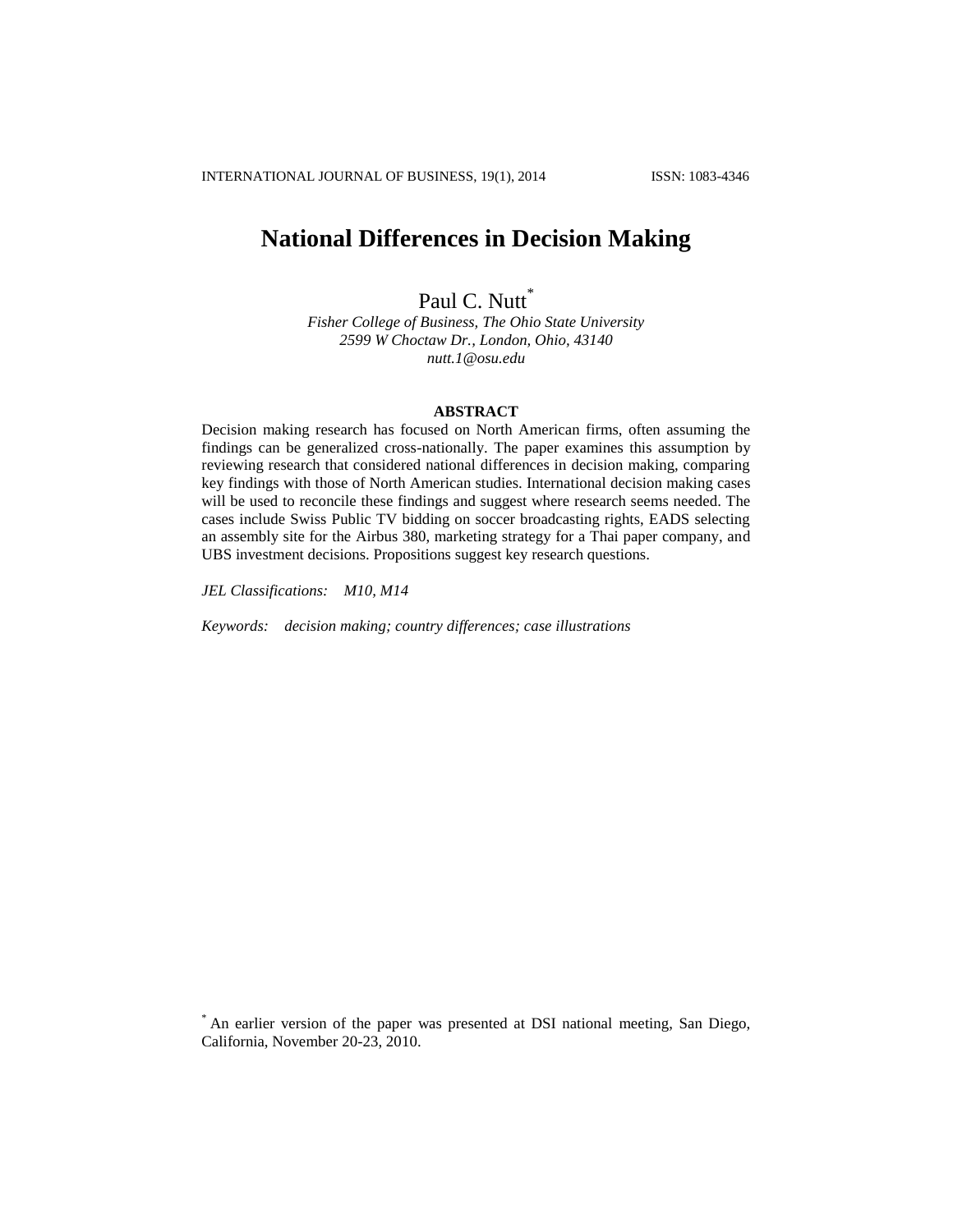#### **I. INTRODUCTION**

Papadakis et al. (2010) finds that decision making research often assume away national differences. Considering culture and related factors, generalizing such findings cross-nationally seems dubious (Schwenk, 1995; Papadakis and Barwise, 1997; Bower, 1997). Critics believe that differences in how decisions are made are apt to arise across national borders. Such views have sparked a renewed interest in national differences and whether these differences influence decision making practices (Nutt and Wilson, 2010). In an era of increasing globalization, a better understanding of such differences is essential. Looking across country boundaries, key questions include whether decision making practices vary, if best practices can be generalized, and whether the causes of success and failure generalize.

The paper begins by exploring research that has studied national differences in decision making. The paper then compares these conclusions with the findings drawn from the largest North American study to date (Nutt, 2002 and 2008). The analysis contrasts the findings from the cross-national literature with those uncovered for North American firms. The conclusions are then tested against four international decision making cases to identify universal and nation-specific decision making practices, and their predicted success. The findings suggest propositions for cross-national decision making research.

#### **II. TRANSNATIONAL DECISION MAKING FINDINGS**

A literature search of cross-national studies identifies decision making practices across national boundaries. Carr (2005) compared decision making for vehicle component companies in British, US, German, and Japanese firms. Decision making in German and Japanese firms differed from the practices in America and British firms. Martinsons and Davison (2007) observed decisions among American, Japanese, and Chinese business leaders. Both studies found Japanese leaders to exhibit a limited interest in data processing and stressed intuition. Chinese managers relied upon directives, showing less interest in large-scale data analysis, and made considerable use of power. Americans were highly analytical, relying on careful analysis of large volumes of codified data.

The Bradford Studies, following their initial focus on UK firms (e.g., Hickson et al., 1986), compared British companies with comparable foreign-owned subsidiaries operating in the Britain (Mallory et al., 1983). The Mallory study compares two American-owned manufacturing subsidiaries, making chemicals, foods, paints, and precision tools, with two British subsidiaries, making building contractors' equipment and automotive components. Five decisions involving products, marketing, business planning, and personnel were studied in four organizations, for a total of 20 cases. Managers in American firms were more inclined to be proactive and risk tolerant, and had a short term focus. British owned firms preferred formal interaction, such as standing committees, and followed standardized procedures. Decisions in British firms took twice as long (14 to 7 months), caused by lengthy periods to get key issues considered. Leaders in British companies contemplated for months to years before acting.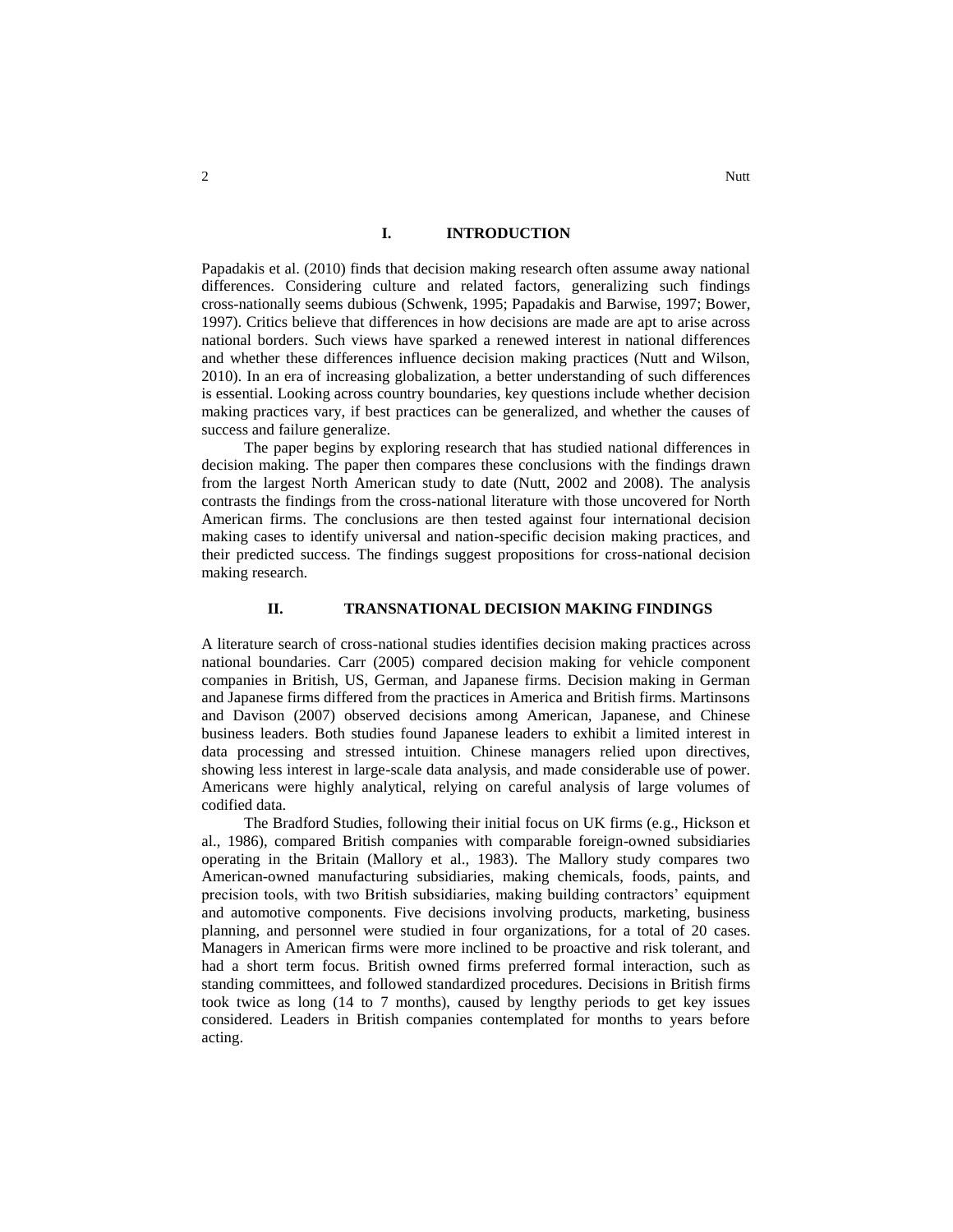A parallel study of 50 decisions in 10 Swedish organizations found difference as well (Axelsson et al., 1991). Swedish decision making was found to have more influence and conviction, but less contention. Swedes had more information search and more negotiation, with a restricted group of participants. British decision-making involved more individuals, with little to no influence, who conducted reviews. Less effort was expended because *substantive* participation in the British decisions was limited. Swedish decision making took twice as long.

Studies conducted in Brazil interviewed six English-speaking Brazilian managers, working in the UK, and six British, Portuguese-speaking, managers who worked in Brazil to create a profile of each culture (Arruda and Hickson, 1996). Brazilian culture was described as exercising power, managing uncertainty through subordinates with formalized rules (Hofstede, 1991), considerate, and relying on well-developed interpersonal relationships. British culture made less use of power, tended to be risk averse, made change gradually, with greater individualism and competitiveness. Twenty Brazilian and 20 British decisions were collected, following protocols developed for the Bradford studies (Hickson et al., 1986). In both Brazilian and British decision-making, top management elites controlled action-taking through informal negotiation and interaction. Differences were found in how power was applied. British decision making was less power-driven and more participatory, whereas in the Brazilian cases all decision-making was concentrated in top management, dominated by the CEO. Differences in duration were noted as well. Comparable British decisions that took a year required 8 months in Brazil. Differences were also noted in self-perception and perceptions of the others' style. The Brazilians saw their decision approach as appropriate, even innovative; the British saw it as daring and risky. British managers saw one another as careful while this was seen as overly cautious by the Brazilians. The speedier Brazilian managers felt they had enough time, but the slower British managers wanted more.

Several conclusions can be drawn from these studies. Perhaps the most telling stems from implementation-related findings regarding power, participation, and consultation. American firms seem to occupy a position between some European firms and South American and Asian firms. Some European decisions require additional consultation (even though consultation was little more than tokenism) and use power sparingly. There were many differences in the degree of consultation deemed desirable in European countries. South American and Asian firms rely on power and do little consultation. This results in rapid decisions in the South American and Asian firms that appear to cut decision duration by half.

Extrapolating from North American studies (Nutt, 2002), using power in this way creates an edict-implementation that reduces success by fifty-percent. A key question for researchers is whether this finding extends to Asian and South American decision makers. Are decisions in Asian and South American firms blocked by the same factors that arise in American firms in which token compliance and pitched battles are provoked by unilateral action taking? In addition, Asian firms appear to use participation at lower levels, such as quality monitoring, but avoid participation when strategic decisions are taken. Do cultural differences explain these findings? It appears that Asian and South American leaders rely on power and expect to be successful. Do managers in Asian and South American firms use power in a similar way and have similar prospects of success? Do European firms realize a comparative increase in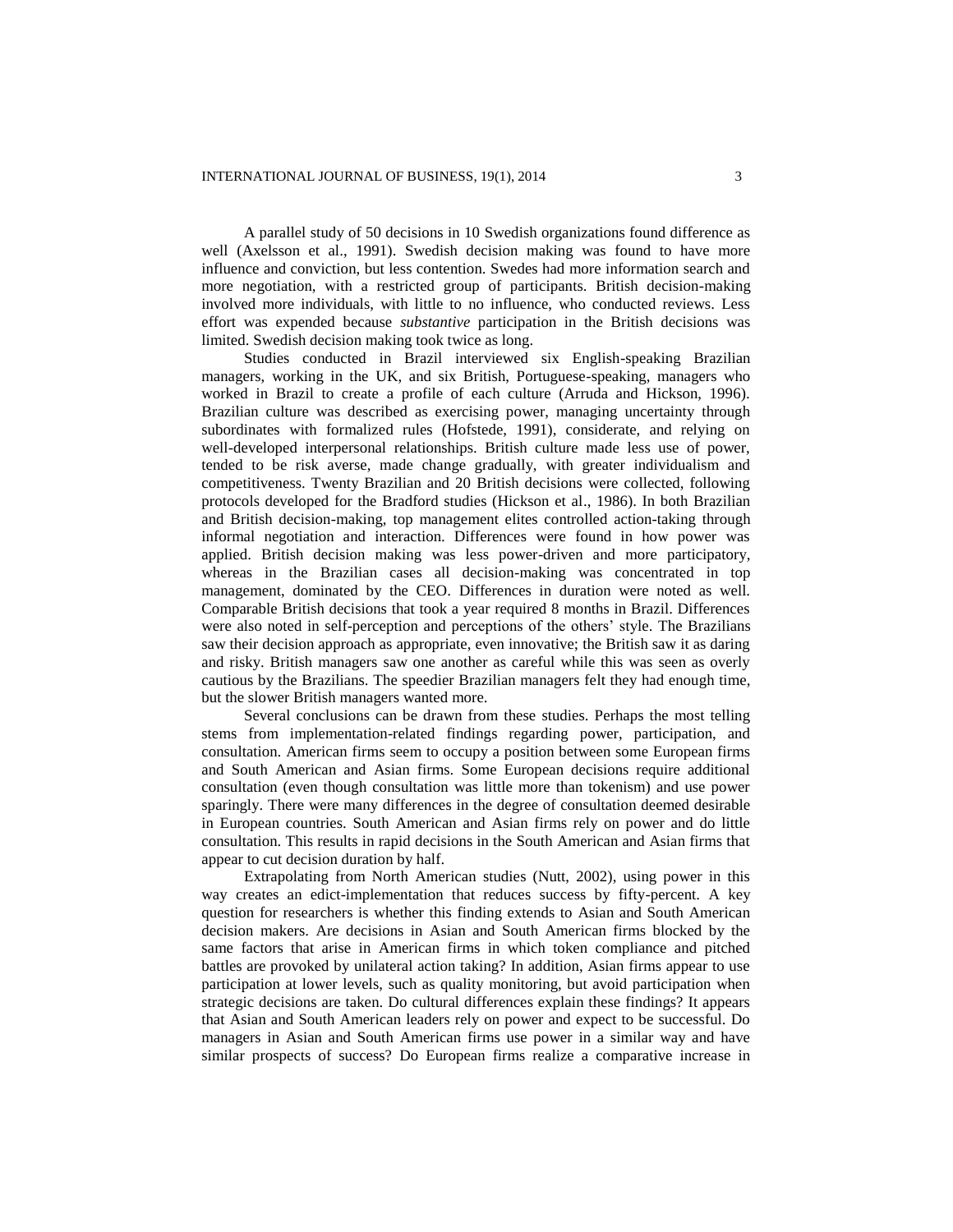success from their increased emphasis on participation? Again, studies done largely in North American firms find that participation more than doubles the prospect of success, compared to using an edict (Nutt, 1998). Does this extrapolate to European firms? In both American and European firms, participation extends decision making time. Does the extended time required for participation pay dividends in improved prospects of success? Finally, country differences in the degree of participation (consultation) were noted. Does an increase in the level of participation also increase success?

The desire for innovation appears to differ across national boundaries. European firms seem innovation adverse and Asian firms' innovation seeking, with North American firms falling between. This may be related to differences in the expected consultation across the national boundaries that introduce caution and conservatism. Studies of decisions in North American firms find little innovation, less than one in five decisions sought an innovative solution (Nutt, 2002). A similar finding was noted for European firms (Genmunden and Hauschildt, 1985). In European and North American firms, there was more information gathering than noted for Asian firms, in which leaders seemed to rely on intuition. Does information gathering increase conservatism? Or is information seeking a national trait associated with conservatism? Attitude toward risk appears to vary across national boundaries as well. Is this a national trait? If so, does risk tolerance promote innovation and risk aversion hold it back? There appear to be country differences in time horizon, which may connect with risk taking and innovation. As with many decision making studies, little is said about the benefits of innovation. Research into innovative decision making in North American organizations finds that innovation leads to more successful decisions, but only when objectives are clear (Nutt, 1992). Such qualifications are missing in the cited studies. Interestingly, none of the cross-national studies investigated the source of the alternatives or, indeed, whether more than one option was considered.

Finally, differences in the extent of analysis were noted. Decision making was classified as "analytical" and "information-rich," saying little about the "what and the how" of information collection and analysis. Using these definitions, North American and European firms were more analytical and information-dependent than South American and Asian firms. There were differences among the European countries in managers' desire for information as well. Tending to disregard information may stem from the added discretion available to South American and Asian leaders. North American managers seem to have less discretion compared to their Asian and South American counterparts but more discretion than European leaders. Limited discretion may lead to using analysis as a defensive reaction carried out to justify a choice, instead of selecting one. If so, this would confirm the defensive evaluation behavior found in North American studies (Nutt, 2002)

None of the cross national studies considered if objectives were specified and said little about how (and what) intelligence was collected, how alternatives were uncovered, and how evaluations were carried out. Implementation seems to hinge on using participation or edicts, which is suggestive of practice. This parallels the literature on decision making. Few research efforts specify action elements (Nutt and Wilson, 2010). Instead, procedural features are classified, overlooking *how* action is taken. Classifications such as rationality, political behavior, power, or flexibility are offered (Dean and Sharfman, 1996; Eisenhardt and Zbaracki, 1991). Process descriptors such as sporadic, fluid, or constricted characterize what was done (Hickson et al., 1986). Others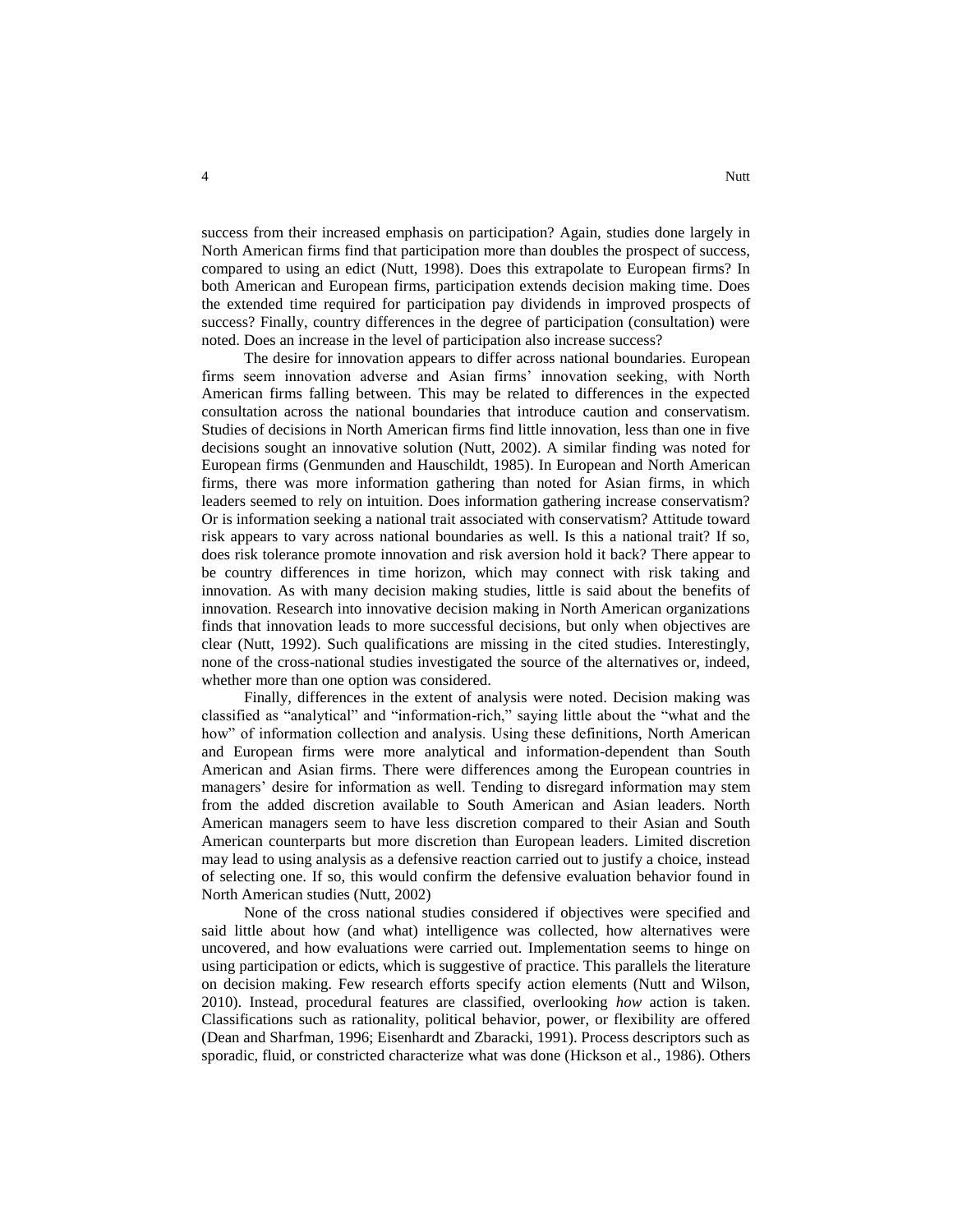classify according to coalition formation or social process control (Poole and Van de Ven, 2004). Classifications, such as rational, analytical, or political, fail to explain how decision makers act rationally, conduct analyses, or engage politically. Also missing are studies that link what is observed to outcomes (Papadakis and Barwise, 1998; Nutt, 2010b). To formulate prescriptions, practices must be correlated with outcomes (Nutt, 2008).

The review suggests that findings may not generalize across national borders. Also, there were several national differences identified, but many unanswered questions about these differences. Perhaps the biggest failing of this work is characterizing decision approaches uncovered using generalities, such as analytical, and overlooking the practices followed and the success realized. Little is said about how action is taken or the value of this action. As a result, we have little to argue that national differences coax decision maker into following effective or ineffective practices. Next we will turn our attention to one such stream of research, done largely in North American firms.

#### **III. DECISION MAKING IN NORTH AMERICAN ORGANIZATIONS**

A series of North American studies investigated how key people in organizations go about decision-making and their success (Nutt, 2008 and 2010b). Four hundred decisions were studied to identify decision making practices, accounting for the situation confronted, and documenting success. Decision-making practices were correlated with success indicators, accounting for content and context, to identify best practices and practices to avoid. In this section, best practices and failure-prone practices found in North American firms, will be compared to the practices observed for managers in the four international firms, seeking similarities and differences in investment decisions by UBS, Swiss public TV bidding on coverage for the Swiss football league (SFL), EADS splitting manufacturing among Germany and France for the Airbus A380, and internet marketing by a Thai paper company (see Tables 1 and 2).

#### **A. UBS's Decision to Invest in Subprime Mortgages<sup>1</sup>**

United Bank of Switzerland (UBS) is organized into wealth management, investment banking, and asset management divisions. The investment banking (IB) division had currencies and commodities, equities, and investment banking business units. IB sought to be the world leader in market share, following the company strategy to focus on high-growth client segments.

Company records show that the IB leader was appointed with "considerable speed and little time for review." The new leader inherited a division with depleted staff, an unrealized growth strategy, and little time to act. To cope, external consultants were hired who called for rapid growth in the fixed income sector to be meet by securitized products, bought in the US. With a concrete business plan, new staff were hired and charged with securing high yield real estate assets, creating a huge work in the understaffed risk management and credit control departments. During 2006, UBS realized significant income, closing the market share gap. By 2007 the US housing market had peaked and home prices began to fall. At this point the subprime scandal was unfolding worldwide, but UBS believed their subprime positions were sufficiently hedged to limit exposure<sup>2</sup>.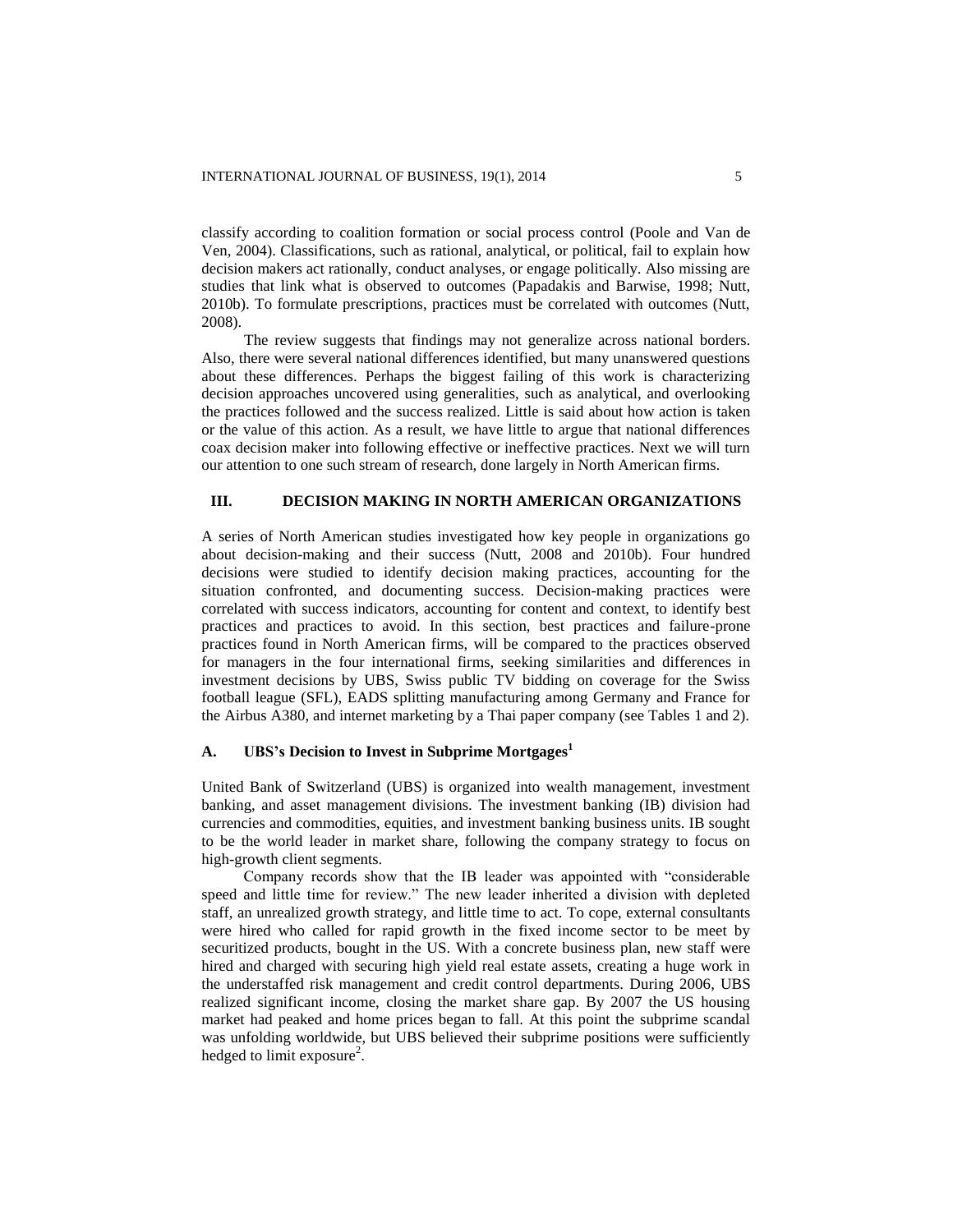| vents               | UBS Invests in<br>Subprime Loans                                                                                                                                                                                                                                                                                                                                                                                         | Airbus 380<br><b>Assembly Location</b>                                                                                                                                                                                                                                                                                                                                                                                                                                                 | <b>Swiss TV Bidding</b><br>on Professional Soccer<br>TV Coverage                                                                                                                                                                                                                                                                                                                                                                                                                                                                                                                                                                                                                                                                                    | <b>Marketing Paper</b><br>Products on the Internet                                                                                                                                                                                                                                                                       |
|---------------------|--------------------------------------------------------------------------------------------------------------------------------------------------------------------------------------------------------------------------------------------------------------------------------------------------------------------------------------------------------------------------------------------------------------------------|----------------------------------------------------------------------------------------------------------------------------------------------------------------------------------------------------------------------------------------------------------------------------------------------------------------------------------------------------------------------------------------------------------------------------------------------------------------------------------------|-----------------------------------------------------------------------------------------------------------------------------------------------------------------------------------------------------------------------------------------------------------------------------------------------------------------------------------------------------------------------------------------------------------------------------------------------------------------------------------------------------------------------------------------------------------------------------------------------------------------------------------------------------------------------------------------------------------------------------------------------------|--------------------------------------------------------------------------------------------------------------------------------------------------------------------------------------------------------------------------------------------------------------------------------------------------------------------------|
| Before              | • Set aim to stress growth, • Consortium of<br>seeking to become the<br>world leading investment formed to compete with includes 10 live games<br>bank (IB) in 7 years<br>(2001).<br>• Launch new investment business<br>management business<br>(2004).<br>$\bullet$ Key staff leave (2005)<br>• New team hired for IB.<br>• Consultant finds fixed<br>income business lagging.<br>Suggests high yield<br>securities.    | European countries<br>US manufactures for<br>commercial aircraft<br>• Develop an aircraft to<br>compete with Boeing<br>747<br>$\bullet$ Design (600<br>passengers, 9000 mile<br>• Orders of 159 aircraft<br>accepted from 16<br>customers.<br>• Delivery promised by<br>2005                                                                                                                                                                                                           | • Coverage of<br>professional soccer<br>and 170 highlights<br>• Swiss competitor (TC)<br>enters the picture offering environmental<br>to cover the 170 games<br>live but at reduced quality • Expand market beyond<br>of TV coverage<br>• Professional Soccer<br>league (SFL) asks for bids countries and presence<br>range, and improved fuel • TC and Swiss TV form in 150 others.<br>efficiency) well received a consortium and agree to • Target china market.<br>share costs and coverage<br>• SFL asks for production • 5% market share<br>bids and agrees to let<br>Swiss TV match any offer operation.<br>$(180 \text{ games}, 3 \text{ seasons})$<br>• German firm Plaza<br>Media (PM) makes a low<br>bid, below cost, to enter<br>market. | • Thai firm, Advanced<br>Agro, develops Double<br>A paper<br>· Product develops a<br>quality reputation and<br>recognition.<br>Thailand.<br>• Establish offices in 8<br>Project huge demand<br>realized in first year of<br>• Chinese Managers<br>aware of distribution<br>issues and internet<br>preferences by regions |
| Pivotal<br>decision | Purchase US real estate<br>securities to acquire fixed between locations in<br>income assets. (2006)                                                                                                                                                                                                                                                                                                                     | Divided manufacturing<br>France and Germany                                                                                                                                                                                                                                                                                                                                                                                                                                            | Swiss TV matches the PM Use marketing program<br>bid                                                                                                                                                                                                                                                                                                                                                                                                                                                                                                                                                                                                                                                                                                | developed for Hong<br>Kong and Taiwan                                                                                                                                                                                                                                                                                    |
| After               | • Broker pay based on<br>securities held on books.<br>• Investments noted as<br>AAA rated on books.<br>• Close division after<br>losses of 150 million in<br>2007.<br>• Fired key leaders.<br>• Losses of 726 million<br>reported. More senior<br>management changes.<br>• Additional 10 billion in • Orders cancelled<br>write-downs.<br>• New chairman and CEO compensation<br>$(2008)$ . Losses put at 37<br>billion. | • Incompatibility of<br>wiring harness assembly broadcast an additional<br>at the French and<br>German plants<br>• German plant<br>attempted to fix the<br>wiring<br>• When backlog grew to capacity and quality.<br>26 planes, rewiring<br>deemed infeasible<br>• Delays made public<br>• Customers demanded<br>· System software made Swiss TV.<br>compatible<br>• Plants merged<br>somewhat and<br>production resumes<br>• Losses estimated to be coverage quality<br>\$15 billion. | • Find capacity to<br>170 games with<br>six-camera coverage.<br>• Attempts to outsource to • Aim to increase<br>Swiss organizations found demand by 300% in first<br>to lack both needed<br>• Restructuring unable to<br>meet cost and coverage<br>demands<br>• Partnership with PM<br>struck to produce 72<br>games, retaining 108 for<br>• Penetration of foreign<br>competitor into Swiss<br>football market realized.<br>• Complaints about<br>registered with SFL.                                                                                                                                                                                                                                                                             | • Concerns about<br>distribution and regional<br>preferences not shared<br>with Thai management<br>year<br>• Monitor internet hits.<br>• Sales level out at a<br>$6.5\%$ share.<br>• Abandon program.<br>Inadequate budget to<br>launch another<br>campaign.                                                             |

**Table 1** Flow of events in the decisions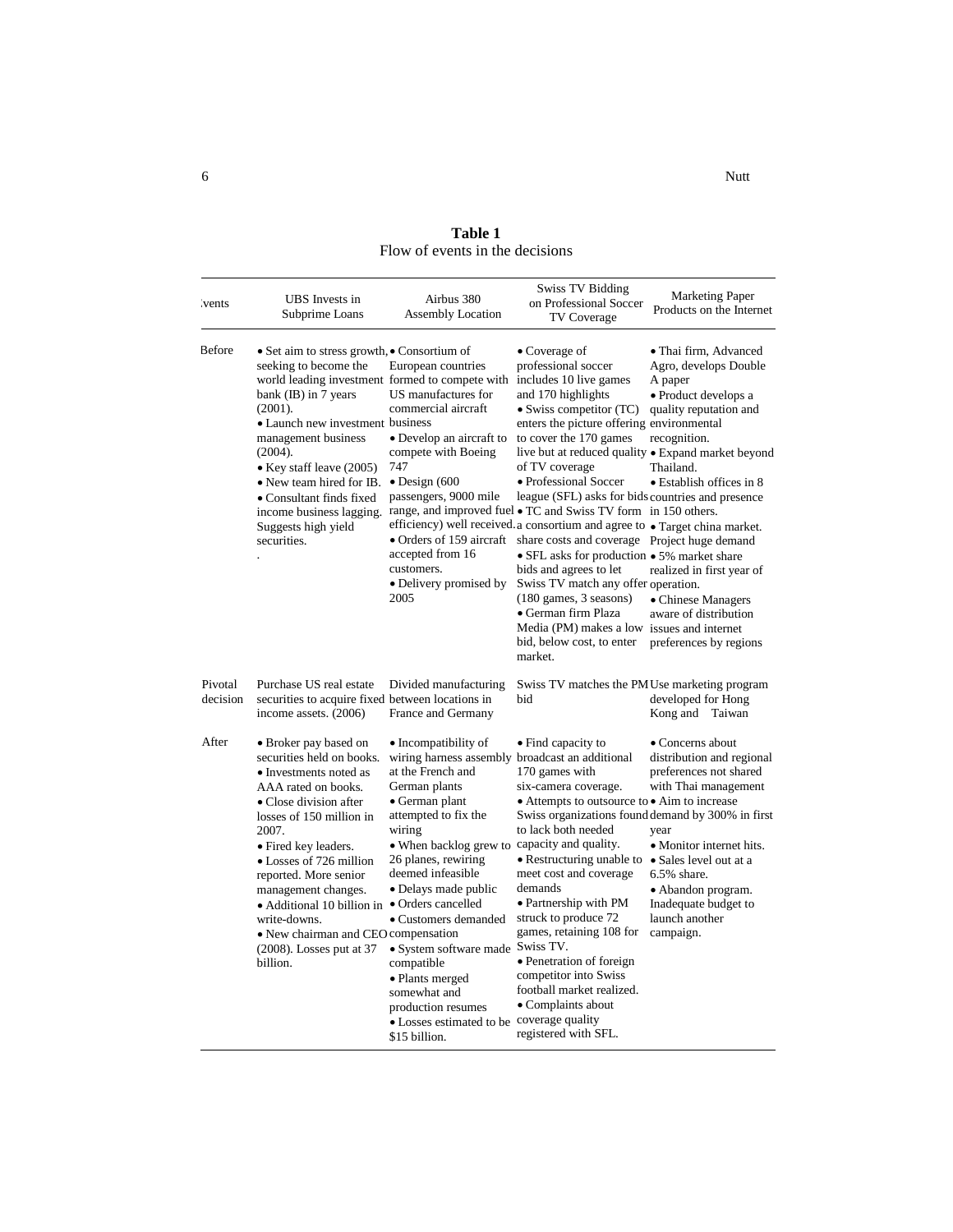| <b>Key Steps</b>                    | UBS Invests in<br>Subprime Loans                                                                                                                                                                                                     | Airbus 380<br><b>Assembly Location</b>                                                                                                      | Swiss TV Bidding<br>on Professional Soccer<br>TV Coverage                                                                | <b>Marketing Paper</b><br>Products on the Internet                                                                                                                                                                                                                                                                       |
|-------------------------------------|--------------------------------------------------------------------------------------------------------------------------------------------------------------------------------------------------------------------------------------|---------------------------------------------------------------------------------------------------------------------------------------------|--------------------------------------------------------------------------------------------------------------------------|--------------------------------------------------------------------------------------------------------------------------------------------------------------------------------------------------------------------------------------------------------------------------------------------------------------------------|
| Claims                              | Become number one IB<br>globally by closing the<br>fixed income earning gap 747                                                                                                                                                      | New product needed to Foreign competitor<br>compete with Boeing                                                                             | producing games would<br>erode image                                                                                     | Huge potential market for<br>high quality paper<br>products in China                                                                                                                                                                                                                                                     |
| Concerns                            |                                                                                                                                                                                                                                      |                                                                                                                                             |                                                                                                                          |                                                                                                                                                                                                                                                                                                                          |
| a)<br>Recognized $\bullet$          | • Investment areas that<br>could close the gap                                                                                                                                                                                       | • National interests of<br>consortium members                                                                                               | • Market control<br>• Keeping production<br>team intact<br>• Future business<br>• Prospect of low quality<br>coverage    | • Market share at 5%<br>below expectations                                                                                                                                                                                                                                                                               |
| b)<br>Hidden                        | • Deterioration of markets • Autonomy of<br>• Lack of expertise<br>• No risk management<br>function in place<br>• Protection of reputation • Delivery risk and<br>and image by leaders<br>• Level of risk<br>• Shareholder interests | manufacturing<br>• Incompatibility of<br>software among plants<br>potential for losses<br>• Protecting top<br>management's stock<br>options | • Where to find capacity<br>• Cost cutting prospects<br>• Matching apt to cause<br>losses                                | • Assume brand<br>awareness will increase<br>sales, clicks translate into<br>sales, and that quality<br>prompt sales<br>• Marketing ignored<br>cultural difference, best<br>local internet servers, and<br>creating adequate<br>incentives.<br>· Distribution channels<br>have competing interests<br>and lack capacity. |
| Inferred<br>Direction               | Become market share<br>leader                                                                                                                                                                                                        | Allocate jobs among<br>partners according to<br>ownership stakes                                                                            | Protect reputation                                                                                                       | Increase sales by 300%                                                                                                                                                                                                                                                                                                   |
| Options<br>considered               | Invest in US sub prime.<br>real estate mortgages<br>packed as securities                                                                                                                                                             | Sharing manufacturing Counter bid or not<br>among the consortium<br>members                                                                 |                                                                                                                          | Internet sales promotion<br>program developed for<br>Taiwan and Hong Kong.<br>Selection of internet<br>company.                                                                                                                                                                                                          |
| Extent of<br>search &<br>innovation | None                                                                                                                                                                                                                                 | None                                                                                                                                        | None                                                                                                                     | None                                                                                                                                                                                                                                                                                                                     |
| Use of<br>evaluation                | Review growth of leading None<br>IB bank in their fixed<br>income divisions                                                                                                                                                          |                                                                                                                                             | Costs of $4, 6$ , and<br>12-camera production<br>determined. Needed<br>production capacity<br>assumed, not investigated. | None                                                                                                                                                                                                                                                                                                                     |
| Impact of<br>evaluation             | Suggested where<br>competitors had realized<br>growth. Validated only<br>option being considered.                                                                                                                                    | None                                                                                                                                        | Magnitude of losses<br>hidden by plans to cut<br>production costs.                                                       | None                                                                                                                                                                                                                                                                                                                     |

### **Table 2** Profile of the failed decisions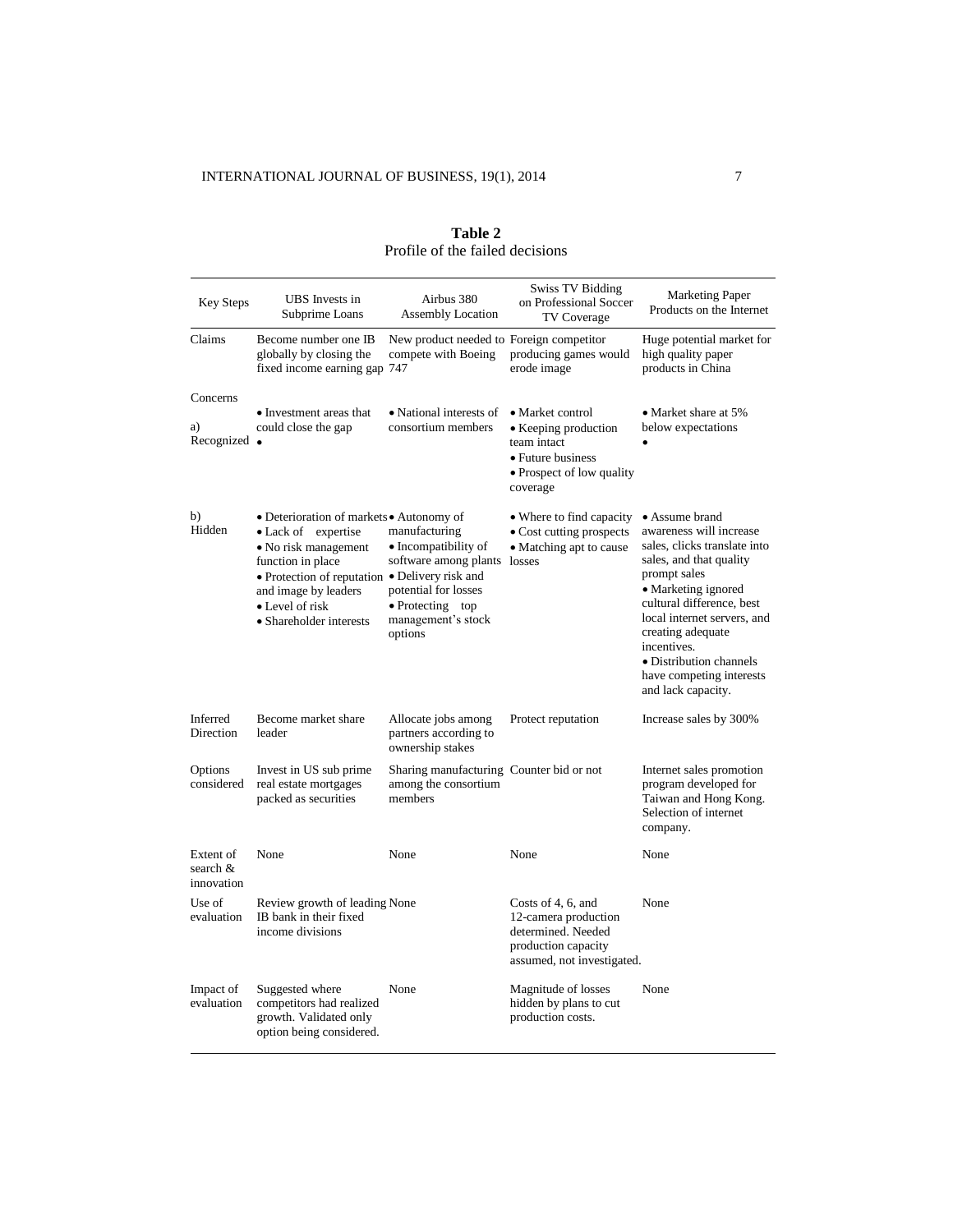**Table 2 (continued)**

| Barriers to<br>Action   | $\bullet$ Cycles in housing<br>market cause prices to<br>fluctuate                                                                                                            | • Stockholder<br>expectations<br>• Interests of                                                                                                                             | • Availability of local<br>production capacity that<br>maintains the Swiss imagevoicing doubts                                                                                                                                                              | • No one questions top<br>managements decisions,                                                                                                                                                                                                    |
|-------------------------|-------------------------------------------------------------------------------------------------------------------------------------------------------------------------------|-----------------------------------------------------------------------------------------------------------------------------------------------------------------------------|-------------------------------------------------------------------------------------------------------------------------------------------------------------------------------------------------------------------------------------------------------------|-----------------------------------------------------------------------------------------------------------------------------------------------------------------------------------------------------------------------------------------------------|
|                         | • Market becomes illiquid controlling members                                                                                                                                 | arrayed according to<br>stakes in the<br>enterprise<br>• Management<br>approach that limited<br>initiative                                                                  | • Expected quality of<br>game coverage                                                                                                                                                                                                                      | unappreciated.<br>Distributors represent<br>competitors.<br>• Distribution channels<br>unable to handle projected<br>volume.<br>• Available budget.<br>• Taiwan internet<br>campaign was augmented<br>by other media such as<br>TV, magazines, etc. |
| Ethical<br>Concerns     | • Bank staff critical of<br>subprime investments<br>ignored.<br>• Compensation scheme<br>encourages risk.<br>· Set aside stockholders<br>interest in profit.                  | • Stock sales by top<br>managers when deliverylose money<br>times become<br>problematic.<br>• German partner hides stakeholders<br>knowledge of harness<br>incompatibility. | • Making a bid sure to<br>· Failing to consider<br>concerns of several<br>• Parochial interests of<br>image and retaining<br>capacity given priority<br>over obligations to the<br>public interest<br>• Ignoring other parties<br>with legitimate interests | • Balancing expectations<br>with budgets.<br>• Limited participation.                                                                                                                                                                               |
| Barriers to<br>Learning | Aura of invincibility due Commercial<br>to past successes<br>Corporate culture<br>intolerant of failure<br>Risk managers had no<br>standing in the decision<br>making process | expediency<br>Union control                                                                                                                                                 | Unwillingness to<br>challenge assumption and culture. Discourages<br>carry out due diligence.                                                                                                                                                               | • Power-driven company<br>feedback.<br>• Unaware of reasons for<br>marketing failure.                                                                                                                                                               |

By March 2007, the Subprime positions had to be marked down. Within in six weeks UBS CEO closed the IB division, fired its leader, merged its activities with another division, and began damage control. In July, for the first time in history, a quarterly loss amounting to 726 million (US dollars) was announced. Losses were set at 10 billion (USD), all due to holdings of US real estate securities. To strengthen its capital position, stock was sold to a state owned pension fund in Singapore and near-east investors, providing 13 Billion (USD) cash infusion. The write downs continued, with the UBS losses ballooning to 37 billion (USD). With retirements and firings, most of senior management was replaced, along with 5500 job losses.

A review of actions taken by UBS officials suggests the practices employed. Consultants identified a revenue gap. To respond, division leaders adopted a follow-the-leader strategy to grow market share by purchasing subprime mortgages. Consultants urged rapid action to catch competitors. The IB division head responded by putting this strategy in place, with little or no reflection. This paralleled the actions of company officials who appointed the IB division head with haste and little review. Due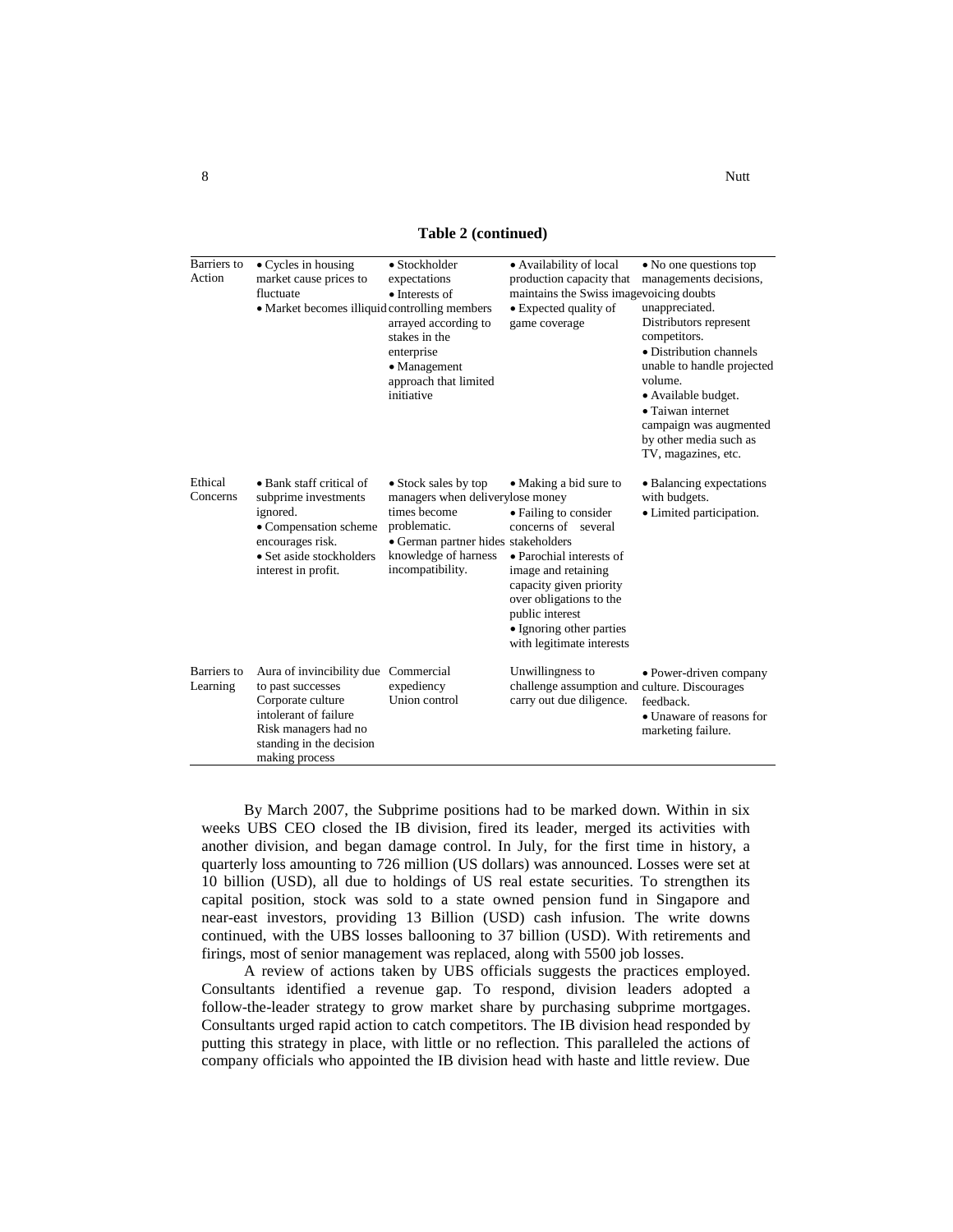diligence was missing, both in the appointment of leaders and the selection of a strategy. Instead of inventorying strengths and weaknesses and matching them to opportunities, the IB division merely did what their competitors were doing. Other ways to close the market share gap were never considered, although several were available, such as asset backed securities. Division leaders seemed oblivious to risk. The UBS strategy could work only if housing prices rose indefinitely. Cycles in housing prices are well known and many observers were warning that the housing bubble would soon burst. The division failed to have a risk management policy in place that could identify the prospect of losses.

When top management found the division to have fallen behind competition, they responded with unrealistic aims. The division was charged to become the number one fixed income business globally, in six years. Division leaders panicked and moved rapidly to close the gap. Key people had conflicting interests. With compensation based on revenue generated, staff was enticed to ignore risk. Traders kept Subprime positions on the books because their compensation was based on acquired positions.

The division's risk management failed to identify risk. The Market Risk Control department applied "stress tests" using historical data plugged into mathematical models that had little relevance to subprime mortgages. After the company experienced losses in early 2007, exposure was explained as "adequately hedged." No senior manager attempted to assess company holdings.

The company's "top down" management approach shut off input from staff. UBS stressed strong leadership that brought with it strong egos and little faith in participation. Consultation could have helped. A focus on profitable areas, instead of market share, would have revealed divisions and activities within divisions to divest. Many of these activities had significantly different revenue prospects and risk. Top management seemed oblivious to the risk. No one considered building a new strategy by careful appraisals of company strengths and market niches. Instead, officials chose a "me too" strategy, mimicking Goldman Sachs and rejecting innovation.

Past successes blinded company officials' to market risks. An aura of invincibility led senior managers to create a culture in which subordinates do not question. Senior officials wanted to become the world-wide leader. Division leaders were aware that another, more realistic, aim or even a more realistic time frame was not acceptable. Growth became an unquestioned expectation, ignoring market realities. The pressure to act prompted a follow-the-leader strategy of investing in Subprime mortgages. In fact, investors withdrawing from this market in 2005 allowed UBS to step in. The wisdom of this was never questioned, even when the level of risk became known. Decisions were expected to be successful so information to the contrary was hidden. Staff knew they were to support, not question, top management. Staffers pursued personal aims. Together these actions resulted in write offs that depressed UBS stock from \$55 to \$25 a share by 2007.

#### **B. Swiss TV Bidding on Coverage for the National Swiss Football League (SFL)**

Swiss National TV is governmentally funded, with a wholly owned subsidiary production company that provides and edits TV signals for televised events<sup>3</sup>. Until 2006, Swiss TV had exclusive rights to broadcast professional soccer games in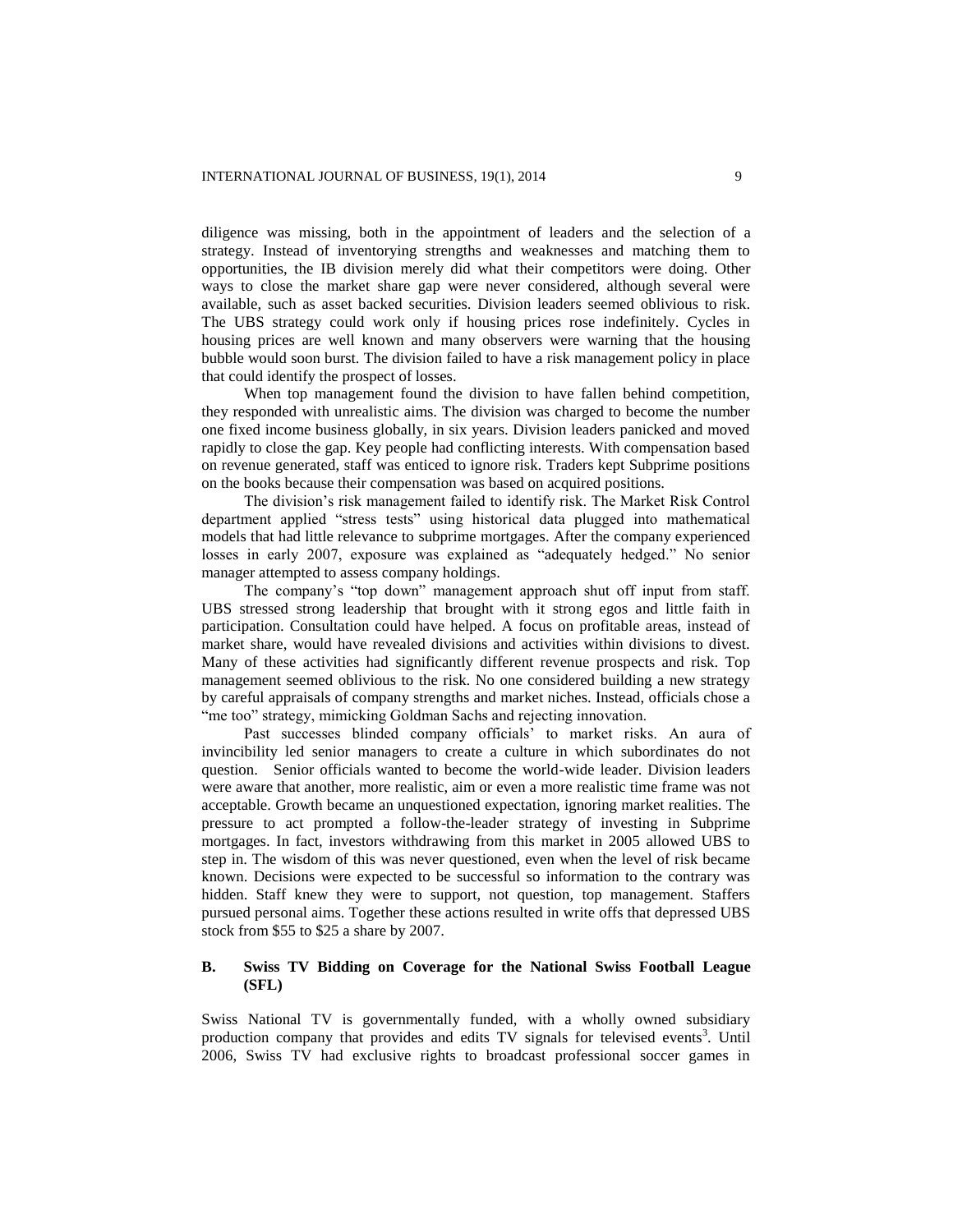Switzerland. The Swiss Football League (SFL) has 10 teams and plays 36 rounds of 180 matches in a season. Swiss TV produced 10 games live and covered the remaining 170 with highlights. The 10 live matches were televised with 12 live cameras and graphics, costing 50,000 CHF per match. The highlights used 4 cameras and no graphics requiring smaller production teams, costing 26,000 CHF per match.

Late in 2006, a Swiss competitor entered the picture. Teleclub (TC), owned by Swisscom (a domestic pay channel provider), decided to branch out into sport to increase broadcasting revenues. This was thought to be possible if content could be offered to broadband and digital phone product lines as well as TV coverage. Swiss TV, hoping to avoid competition, negotiated an agreement with the SFL and TC. Under the agreement, Swiss TV and TC were granted coverage for all 180 matches and were to form a consortium to work out production agreements. Swiss TV and TC agreed to split production costs, with the party broadcasting live to bear the cost of live coverage (50,000 CHF). TC proposed to broadcast 170 matches live (all but the 10 historically given to Swiss TV) on their three platforms. TC proposed a *reduced six camera coverage* for the additional matches. With the agreement in hand, Swiss TV got the SFL to allow them to match any offer from third parties for all 180 games for 3 seasons. Their bid was: four cameras at 26,000 CHF for highlights and for live coverage, 35,000 CHF for six cameras.

A request for proposal was launched by the SFL. Plaza Media (PM), a German production company, became a surprise bidder, offering to produce at a rate of 17,000 CHF for 4 camera production for highlights and 26,000 CHF for the six camera live production. Swiss TV was taken by surprise by the bid and was convinced that such pricing was infeasible. No offer was made for the previous 12 camera production so this level of quality was to be discontinued. Accepting a significant decline in quality, a six camera broadcast was possible. Because of the right to match, Swiss TV was given the Plaza Media offer by the SFL. After review, it was clear that PM was bidding below cost in the hopes of penetrating the Swiss market. Swiss TV had to match the offer or drop out of soccer coverage. Company officials decided to match the offer, knowing they would lose money for 2 of the 3 contract years. SFL awarded the contract to Swiss TV.

Swiss TV officials identified several concerns when making this decision. Production of SFL soccer games produced 5 million CHF, making SFL coverage an important source of revenue. However, the officials expected 2 years of losses if they matched the bid from PM. Furthermore, loss of the contract would put their production team in jeopardy. Material and equipment (vans, cameras, etc.) would be underutilized. Know-how and experience would be lost, putting future efforts at risk as they would no longer be seen as a player in the soccer broadcasting market. Similarities were drawn to the Austrian public broadcaster ORF that lost broadcasting rights for Austrian professional soccer to a German pay TV firm, Premiere. Premiere contracted with PM to produce all the games, resulting in ORF losing its production capacity. Swiss TV feared a similar outcome. Even so, Swiss TV lacked the capacity to produce 180 games. Image also played a role; broadcast quality would slip with 6 cameras.

Some believed national reputation was at stake. The quasi monopoly of Swiss TV was being threatened by foreign competition, making the success of future bidding problematic. Blocking foreign competition seemed warranted, although the fallout from opening up the market was not clear. Swiss TV was committed to keeping its position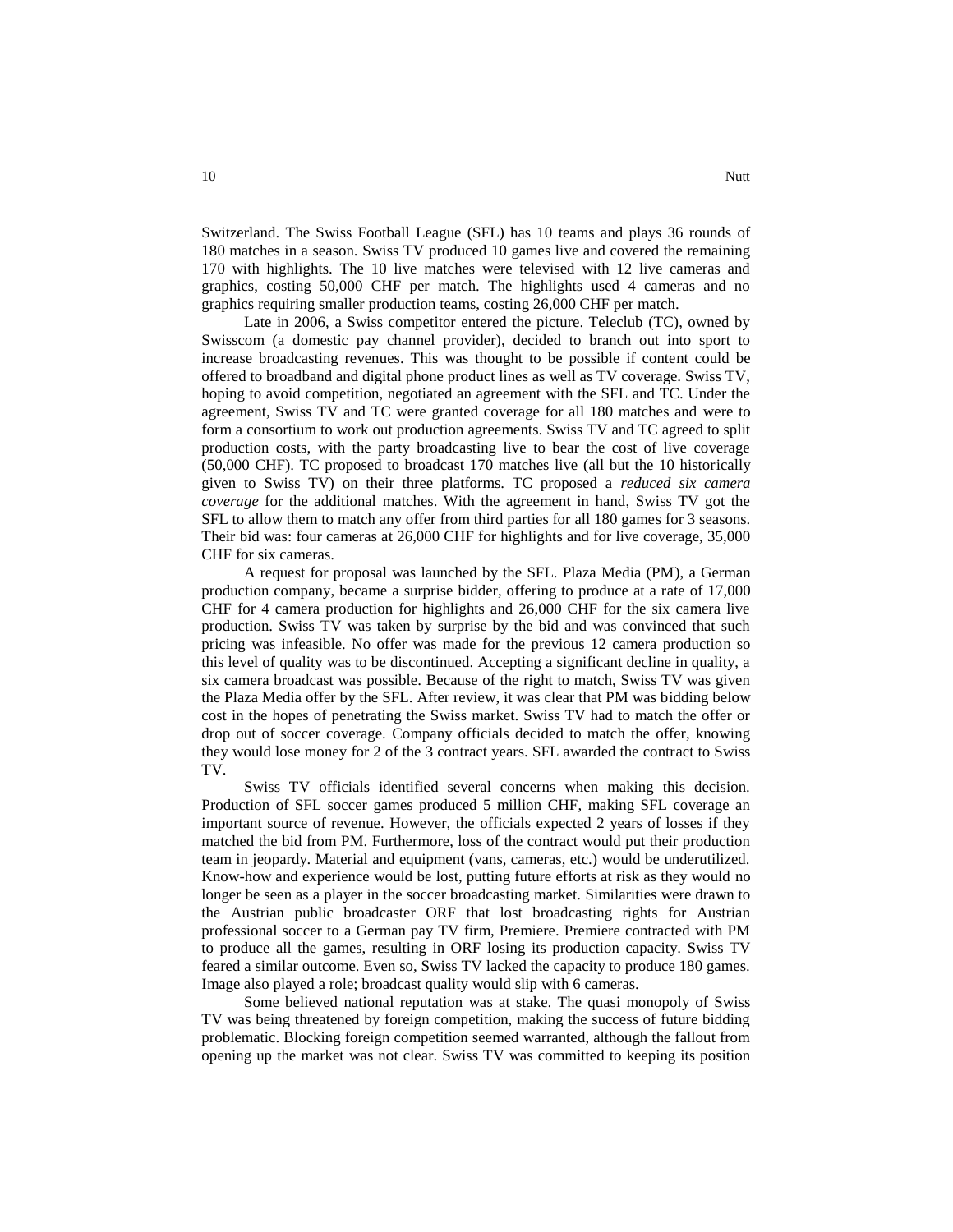as host broadcaster for the important professional league in Switzerland. To do so, Swiss TV would have to carry 180 games produced by companies lacking experience with local stadiums and markets. This could lead to an inferior product being delivered. Managing their own production posed quality issues as well. Officials were unsure if production cost could be cut with restructuring, whether funds could be pulled from elsewhere in the organization, if the extra capacity could be found, and whether production quality would suffer.

After the contract was awarded, Swiss TV attempted to mobilize production capacity. First, restructuring was attempted seeking to retain broadcast quality while dramatically expanding live game coverage at lower costs. Lower cost cameramen were hired, replacing long-time employees at lower salaries. Outsourcing was attempted via cooperative ventures with Swiss TV production companies. These companies were unable to deliver the desired level of quality. This prompted Swiss TV to seek a partner that could provide the missing capacity. After a lengthy search they entered into an agreement with their bidding competitor, Plaza Media. The agreement divided match coverage. PM was to produce 72 of the games with Swiss TV producing the remaining 108. The agreement provided production capacity but posed new issues. Using a German producer for so many games raised questions about the original aim to control the market. Future market share could be put at risk with the expertise gained by PM. The quality of the PM productions was lower, as expected, and produced many complaints, which were directed at Swiss TV. The decision resulted in Swiss TV losing money and its quality reputation *as well as* opening up a previously closed market to a foreign competitor.

To see what went wrong, let's revisit the decision. The executive board of Swiss TV delegated the decision to Sports Unit Management. The board saw the decision as inconsequential, given its 200 million CHF budget, and offered little direction. Sports Unit Management had little guidance in how to cope with the concerns uncovered. Customers (viewers and the SFL) were not consulted. Priorities were never set, resulting in conflicting directions. Insiders were left to speculate about aims. When aims conflict, the search for solutions becomes confused and wildly unrealistic options get hearings.

The decision to match PM's bid seemed based on image. Swiss TV wanted to protect their position in the professional soccer market, connecting market share to image. To protect their image, they were willing to lose money. As a public entity, a bid sure to lose money poses questions. To justify the choice, officials cited keeping the production team intact, but paid little attention to their capacity shortfall or how it was to be overcome. Had there been a clear aim, such breaking even or blocking foreign competition, note how the search for options would have changed. An image aim rules out cooperation. To break even, cooperation with PM during the bidding process would have allowed both bidders to charge higher fees and provide better quality. Also, this would have allowed the customer, The SFL, to help in trading off cost and quality.

Tax payer money was invested without considering the public interest. The bid was 25% below current cost, resulting in a 96,000 CHF annual loss that would have to be made up somewhere in the budget. The production unit claimed it could dramatically cut costs, suggesting that its management was aware of bloated operating costs in production. No due diligence was undertaken to see if such cuts could offset projected losses. If not, subsidizing the losses from other sources would be tantamount to asking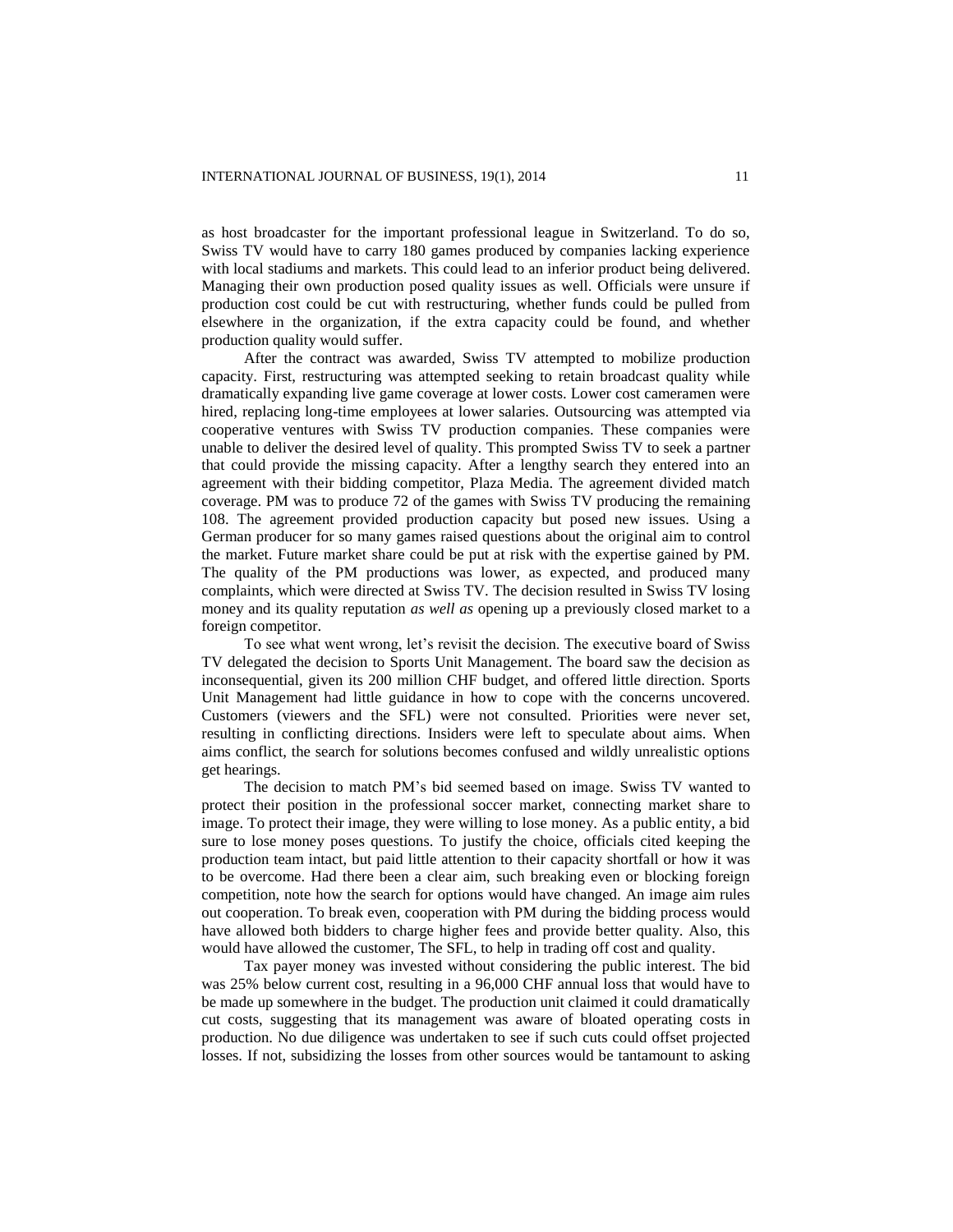for a budget increase. Alternatively, colluding with PM during the negotiation poses price-fixing issues. As a public entity, Swiss TV was required to contract with *domestic* companies. The contract with PM ignored this commitment. Finally, key stakeholders were excluded from the negotiation so their interests were not considered. Customers, such as the SFL and viewers, had interests in the quality price trade off. Regulatory bodies, unions, and local firms also had interests that were not considered.

Sports Unit Management failed to challenge the information being offered at critical junctures of the decision making process. The production unit's assumptions about cost and capacity were never tested. The prospect of competing bids was not anticipated. The production unit failed to build alliances in the business community that could have shed light on the interests of outsiders in competing for sports broadcasting rights across country boarders.

#### **C. EADS Decision to Split Airbus A380 Manufacturing**

Airbus SAS., a subsidiary of EADS, the European aerospace consortium, manufactures half of the world's jet airplanes<sup>4</sup>. Established in the late 1970s to compete with the US, EADS combined leading aerospace companies in France, Germany, Spain, and United Kingdom. French and German companies, Aerospatiale and Duetsche Airbus, have a 37.9% share, with British Aerospace at 20% and the Spanish firm CASA at 4.2%. The Stuttgart-based Daimler AG, the French government, and the Paris-based media company Lagardere were the dominant shareholders. The firm is headquartered in Toulouse, France, with significant activity across Europe.

In the early 1990s, Airbus developed an aircraft with 500 passenger capacity and a 9000 mile range to compete with the Boeing 747. The design was hailed as a competitive breakthrough with 35% more seats than the 747, better fuel efficiency, and ten percent additional range. This lead to 16 customers placing 159 orders, with sales of 1440 aircraft forecasted through 2016. The manufacturing approach used for the Airbus 777, was to be repeated. At the time, jobs were migrating to low-cost Asian-Pacific countries and Eastern Europe. Consortium member jealously guarded against job loss in their country. As a result, the Airbus board reflected the political interests, with employees mirroring stakes in the company. France had 40% of the employees and 22.5% of the stock, Germany with 37% of the employees and 22.5% of the stock, the UK with 17% of the employees and a 20% stake, and Spain with 5% employment and a 4.2% stake.

Soon it was clear that no single plant in the consortium had sufficient capacity to assemble the aircraft. Officials saw two options – divide assembly among existing plants or build a new plant to do all the assembly. Catering to the interests of its primary owners, the board decided to co-assemble the A380 in Toulouse and Hamburg. This required building a highway and a mega barge to transport parts between the Hamburg and Toulouse assembly locations, bumping up costs. To satisfy interests of other consortium members' components, such as wings, fuselage, rudder, cockpit, etc., were to be designed and manufactured in eight separate locations scattered across Europe.

Dividing assembly proved to be disastrous. In a diverse corporate environment, coordination is essential. However, company culture dictated that sites in each country have autonomy. As a result, there was no design standardization. This was neither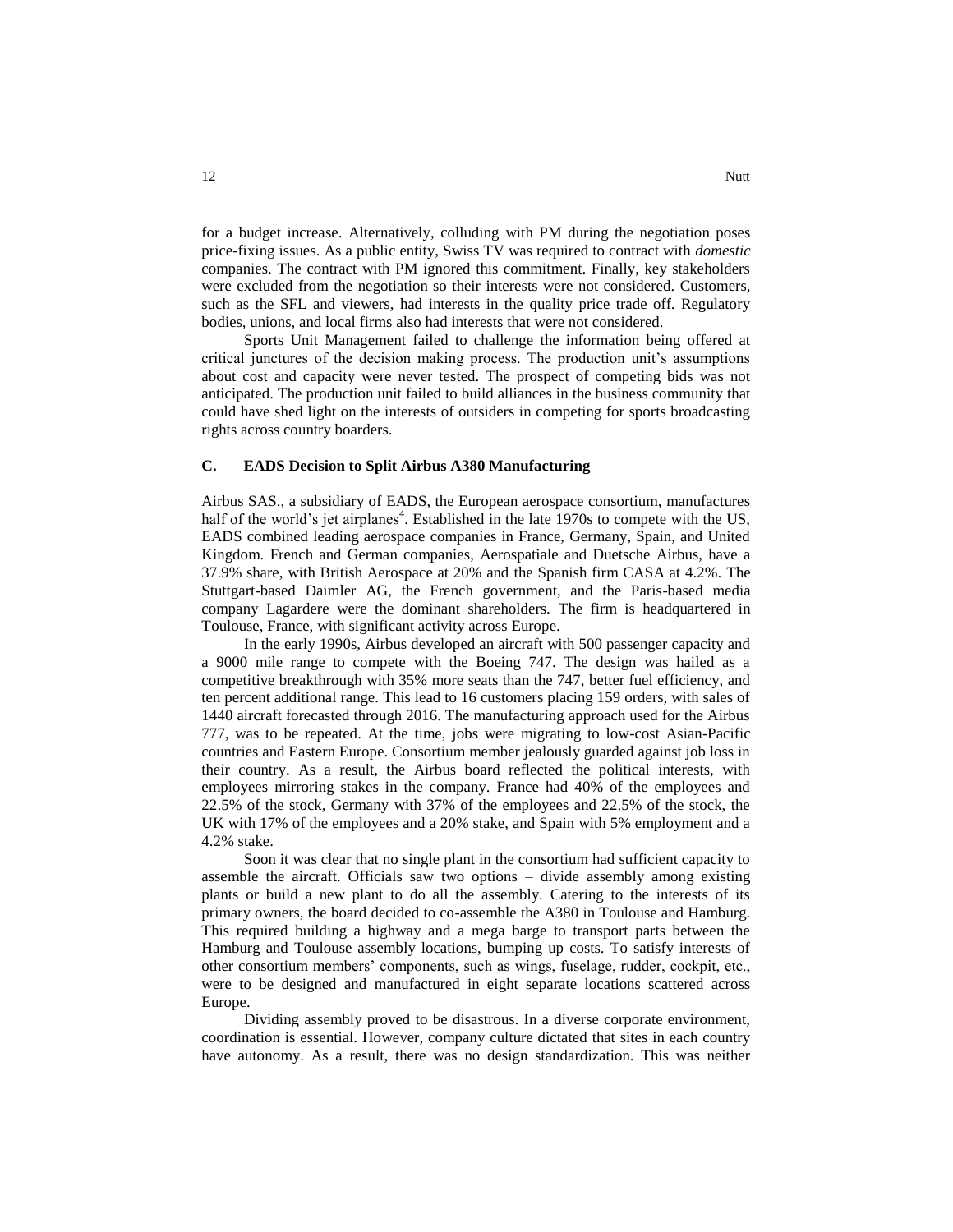considered during the design phase nor addressed as assembly began. The independent partners used different computer aided design and modeling tools. This had worked in the past because assembly was done at a single location<sup>5</sup>. Now different versions of software used in Toulouse and Hamburg created havoc. Change in electrical wiring made in Hamburg would not integrate with the digital models in use in France. Wiring in an aircraft is the key to integrating systems required to operate an airplane. Delays ensued as difficulties were identified and eliminated. To make matters worse, the Airbus 380 had a quantum jump in wiring complexity. Airbus 380 has 300 miles of wiring, compared to 170 for the Boeing 747. None of this was discovered in the design phase.

The Hamburg plant had to remove the wiring from planes delivered from Toulouse and reinstall it because the pre-assembled harnesses (bundles of wiring) would not fit. Production slowed as workers pulled wires from the harness apart to re-thread them thought the fuselage. Some wiring was too short and had to be replaced. Others were incompatible with plane design. Design changes that reduced weight by switching from copper to aluminum power cables were overlooked. This made bends in the cables difficult owing to the increased bulk of the aluminum. Engineers resolved problems plane by plane, slowing production to a standstill. The first delivery was made in 2007, nearly two years late creating a financial disaster. Airbus paid compensation of \$310 million to SIA, Emirates, and Quantas airlines, to cost the company \$3.6 billion in pre-tax profit over the next four years. Delays created havoc for the freight model leading to cancellations by Emirates, UPS, FedEx, and ILFC worth \$8.1 billion in sales. Federal Express canceled 10 aircraft and purchased 15 Boeing 747s for \$3.5 billion. EADS's market value declined 26%. To respond, Airbus cut its workforce by ten thousand employees and mounted a cost reduction program. In the new business model, partners were to share development cost and engineering resources. Time to market was reduced by a year and a half and, using lean manufacturing, productivity increases of 16% were realized. Consolidating the supplier base streamlined the supply chain. Organizational changes were carried out to reduce overhead costs. Several of corporate functions in Airbus and EADS were combined, cutting 'excellence centers' from eight to four, with one center, Aero-structure, named responsible for subassembly and interior finishing. Some preparatory cabin installation work was transferred from Hamburg to Toulouse; with final assemble continuing in both locations. Despite all the difficulties, Airbus maintained its split assembly commitment.

Let's revisit the decision making practices. One would expect that a project manager would request information from the two sites that indicated progress. Instead, the manager followed historical company practices that gave the sites total autonomy. Rudimentary testing would have revealed different design software at each location. Company officials assumed the success of A318 and A319 build at Hamburg and the success of A320 built in Toulouse made it a simple task to cobble together production from the two sites. The German team quickly identified wiring installation problems, but kept quiet about them, fearing job loss. Top management might see the Hamburg plant as ineffective and reduce its influence. Furthermore, the Hamburg plant was involved in a difficult negotiation with trade unions, creating an incentive to protect its image as a premier site doing high quality work. To show their ability to cope,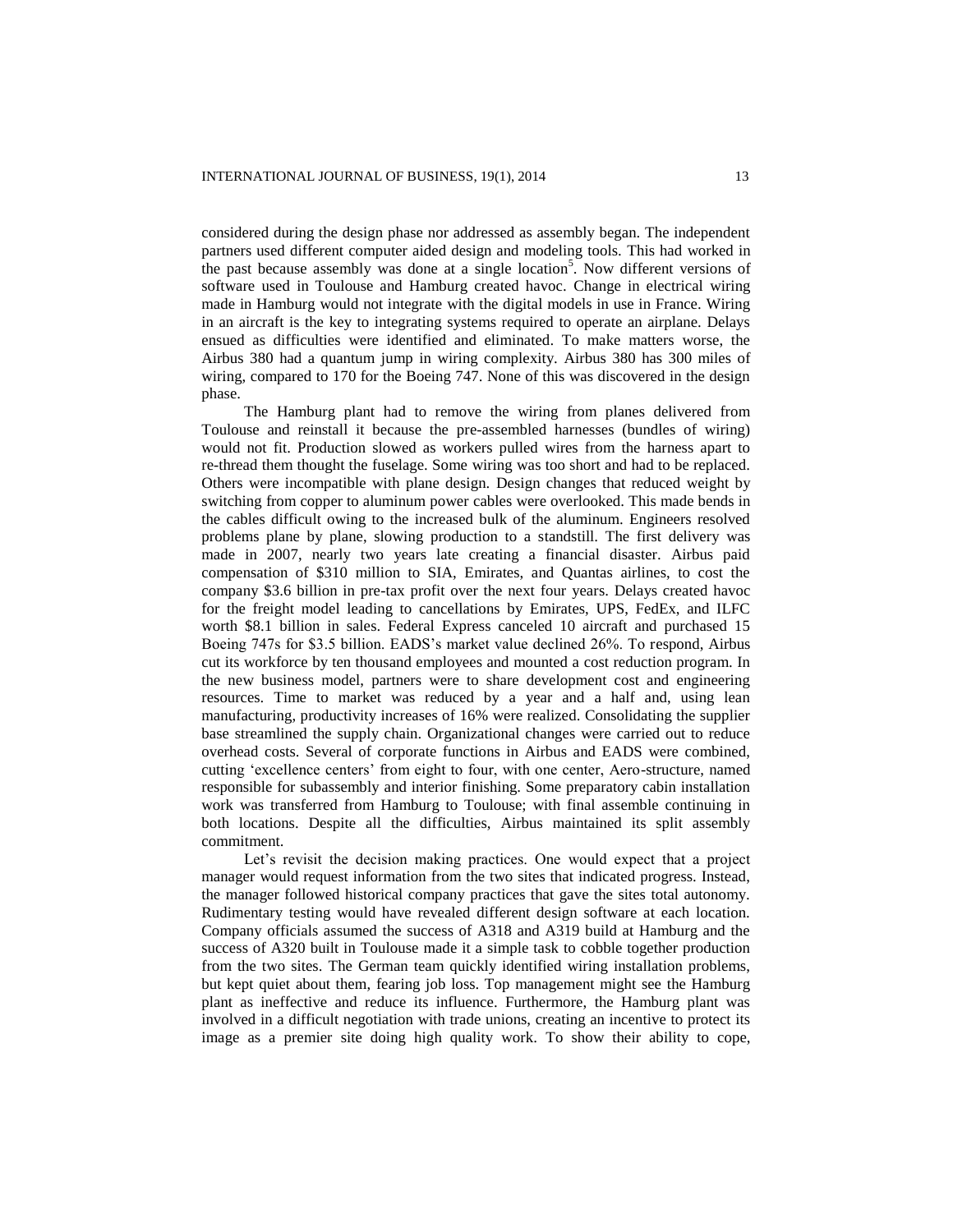Hamburg worked tirelessly to find a solution. Only after much effort with 26 planes still awaited rewiring was management made aware of delays.

Top management of EADS and Airbus failed to disclose their motives and personal stakes in the decision. When delays were recognized internally, two board members and the CEO of EADS sold stock options. Suspicions of conflict of interest arose, prompting allegations of insider stock trading. A probe by the French stock regulator Autorite des Marches Financiers (AMF) followed. After an 18 month investigation, the principals were held for prosecution. According to industry observers, dumping stock took precedence over identifying reasons for the delays and correcting them. Information about the delays was hidden fearing a wave of cancellations. Corrective actions were set aside as the French and German governments furiously lobbied to protect jobs. The lack of transparency prompted suspicions by the other partners and other key players, such as trade unions. The dual management structure had Co-CEOs, one from France and one from Germany, representing the two largest shareholders. A move to abandon dual management structure was met with skepticism by industry observers, who claim that EADS continues to be plagued by politics.

Company officials failed to identify the best way to build the A380. Instead, they set out to please their constituencies. Splitting production was a quick way to do this. No one considered how a history of autonomy would made cooperation difficult or how historical differences in the approach to assembly would hamper integration. Top management expected directives to be followed and allowed little leeway for managers to be head off problems. The absence of a collaborative culture made company-wide solutions difficult. The project manager was given few directives, with the exception of implementing shared manufacturing. The history of autonomous operations made it difficult to question the wisdom of manufacturing at two locations. Progress was limited until a new project manager was appointed and given a directive to merge the manufacturing, allowing the rivalry between the French and German plants to be managed. The two plants were directed to exchange key employees and find single design software. German engineers moved to Toulouse for 18 months. An assembly line was moved from Hamburg and 1000 German workers moved to Toulouse. The new Airbus CEO demanded periodic progress reports on the recovery to placate remaining customers and to insure them that specifications for the aircraft were being followed.

#### **D. Internet Market by Thai Paper Company**

Advanced Agro, based in Thailand, manufactures paper pulp products for high-end printing and writing paper used for text books, magazines, business stationary, newspapers, general printing, photo copy, and the like<sup>6</sup>. The products have a variety of thicknesses and produced in rolls and sheets which are further processed into cut size paper and sold under the brand name "Double A" paper. An environmental-friendly image was developed when R and D produced a farmable tree, which grows well locally and spares old-growth trees, grown by one million corporate family farmers. Advanced Agro extracts high-quality fibers from these trees essential for high-quality paper but historically available only in old growth trees. The company received ISO certification for these efforts and the Thai Prime Minister's award for environmental conservation.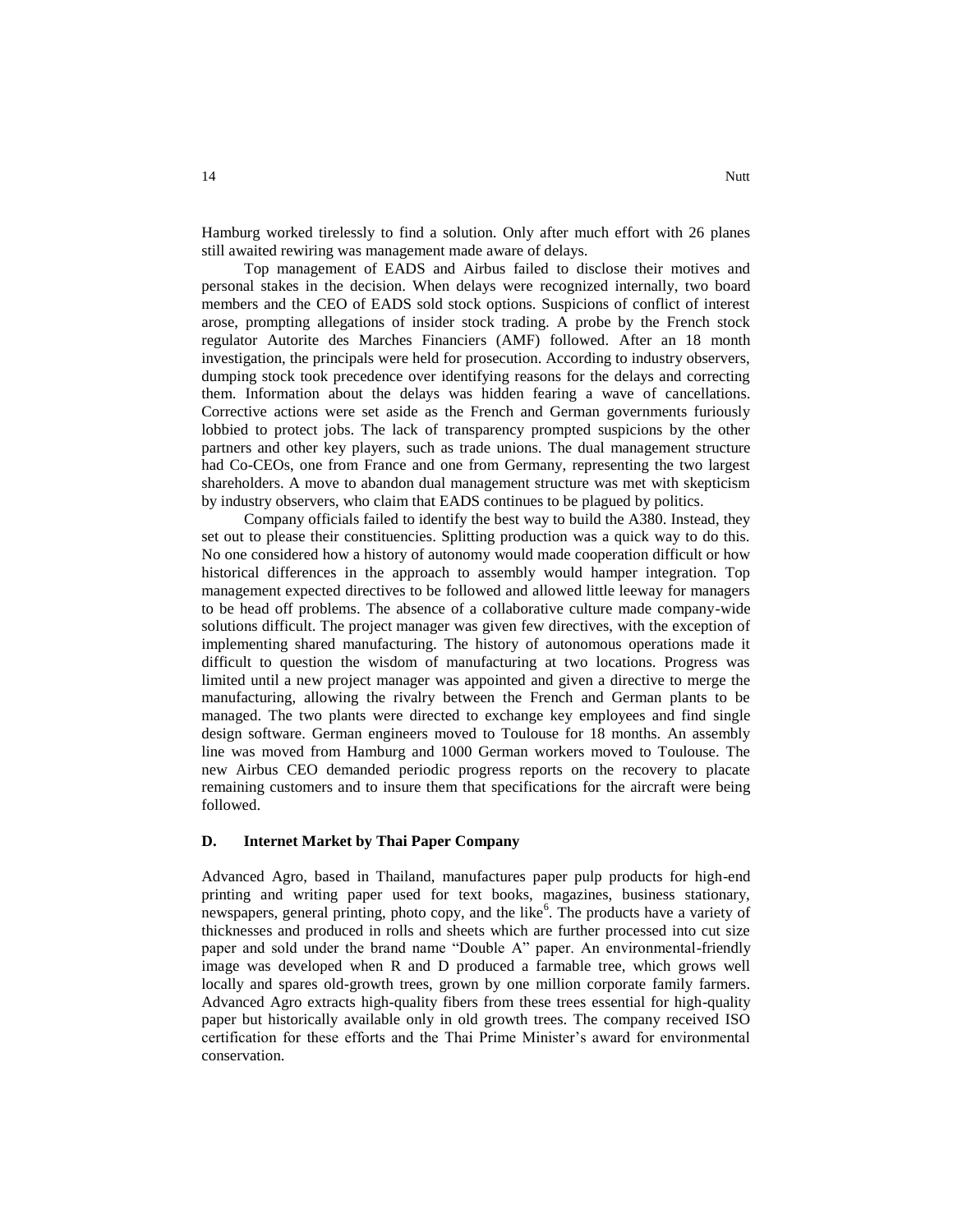In 2000 the Double A product was launched locally as "Double A Double Quality Paper." To establish commercial viability, the company sought to make Double A the first choice of Thai businesses, which meet with success. In 2003, Forbes gave Advanced Agro an award for product quality and sales success. This encouraged company officials to move into the global paper market. Branch offices were established in Singapore, Malaysia, Hong Kong, China, Korea, Australia, and the Netherlands by 2006. The next year saw expansion to Japan, Philippines, Vietnam, Germany, France and other for a total of 150 countries throughout the world. In each branch office, managers direct product distribution, promotion, and branding. Advanced Agro sought a premium price for Double A in both domestic and international markets.

The branch office in China was considered crucial to sustained growth. China is the second largest paper consumer in the world, with a lower than average per capita consumption. With this in mind, company officials projected a 10% per year growth for China. This coupled with the expected increase in Chinese advertising in the print media calling for high quality products suggested a market for AA products. Carving out a big chunk of this market seemed feasible as competitors had straw-based products. However, coaxing Chinese businesses to spend more on paper is a hard sell due to low brand differentiation and strong competition. And Asia Pulp and Paper Company (APP) recently built five plants in China. Seeing Advanced Agro's success in Asia and the large potential in China, foreign competitors, such as UPM (Finland) and OnHing (Hong Kong) also entered the Chinese market and made inroads. With many competitors and no brand recognition, Advanced Agro had to convince local businesses to pay a premium price for its high-end paper.

To penetrate the market, company officials repeated practices that had been successful. These practices targeted a young audience, believed to be easily sold on new ideas. Office women 25-35 were pursued, assuming they made paper selection decisions for their companies. Advanced Agro sought to make things simple. "Double A" was thought to be easy to remember and easy to differentiate from other products in the market place because the paper was made in one thickness. (APP offered 60 types of paper with different features and different names, making recall of a particular brand challenging.) A sales message was tailored to make paper, a boring commodity, fun and attractive. Images showed robots telling women, thought to be like the target audience, how the paper allows smooth tangle-free printing. In 2005, a Taiwanese advertising company, Inspire Infinite Communication Ltd., sold Advanced Agro on an internet marketing campaign using the robot film. The campaign was carried out in the Taiwan and Hong Kong markets and appeared to create brand awareness, measure by an increase in sales following the campaign. This coaxed management to repeat the campaign in China. The advertising firm contracted with Sina.com, a homepage company that creates popup windows containing ads. When a visitor clicked on the popup, it connected them to an event page that offered games and the Double A video as well as downloads of MSN icons, fancy mobile ring tones, and the like. A total of \$62,500 USD was spent on the campaign, a comparatively small amount but half of the total marketing budget for China.

Due to its limited penetration into the Chinese market, Advanced Agro management believed tripling sales volume was a reasonable target. The advertising company set a 20% "click rate" from the internet to Advanced Agro's home page by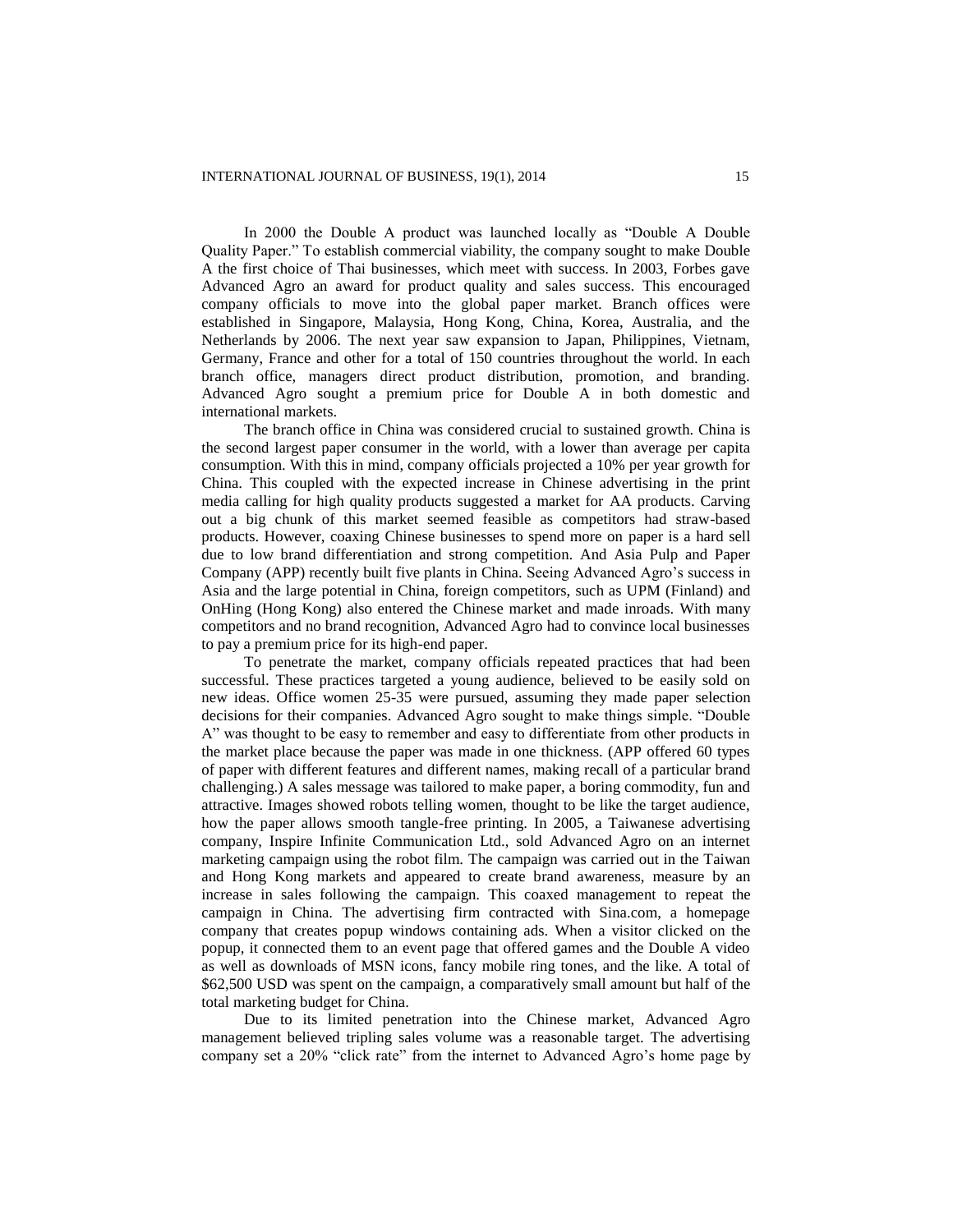the target audience as a target. The home page was set up to connect with the intended audience in a positive way, hoping to give Double A an edge over other paper products when purchases were made. Assumptions were piled one upon another. The target audience was assumed to have purchasing discretion. The film's features were assumed to have appeal and to translate into brand awareness. Finally, brand awareness was assumed to increase of sales.

Chinese managers were not convinced the marketing campaign was appropriate for their market. However, there was quiet acquiesce. After Thailand endorsed the campaign, the China general manager expressed no reservations although she had concerns that ranged from a mismatch of the internet program to regional markets to channels being poorly managed. In china, regional websites dominate due to cultural differences in Shanghai, Beijing, and Guangzhou. To be effective, regional differences must be recognized in promotions. MSN (with 40 million users) was selected as the messenger software, although QQ (with 100 million users) has 250% more users. Timing was poor. The campaign failed to coincide with Chinese Valentine's Day, which played to the theme of the ads and was apt to generate attention. The ads offered a lottery and gifts as enticements for the target group to go to the site and register. But the lottery and the gifts had limited appeal due to budget limitations. No one investigated whether the successes in Taiwan and Hong Kong were fortuitous or, if not, what factors in the program were key. None of these concerns were mentioned. Instead, clicks were dutiful recorded and sales monitored. An increase of 50% in sales was noted and tied to 75,000 recorded clicks. Sales declined to historical levels within a month and the internet program was abandoned.

Officials at Advance Agro overlooked distribution. The channels available in China had conflicting interests and lacked the capacity to serve the projected 300% increase in volume. Distributors also represent Advance Agro's competitors. Double A is but one of many brands serviced. The company overlooked developing incentives that would entice a distributor, such as better commissions. The quality product offered by Advanced Agro reduces jamming and cuts paper waste. Distributors' commissions are based on volume so distributors are not apt to push products with less waste. Officials failed to match channels with projected demand to identify whether more channels were needed and how to acquire them. Both distributor selection and contracting was overlooked. Growing market share would have been better served via distribution than creating product identity by branding.

Cultural differences posed additional dilemmas. The propensity of employees to dawdle on internet sites and play internet games varies by country. The leverage of an internet site depends on willing players, which may be more common in Taiwan and Hong Kong than mainland China. The Thai owners are separated from company managers, based in Taiwan, which in turn was divorced from marketing and sales located in mainland China. Chinese culture makes people reluctant to question authority, voice concerns, and take responsibility. Coupled with the power-driven management structure of Advanced Agro, feedback was non-existent. Participation was so limited that knowledge of local conditions played no role in the decision.

#### **IV. DECISION MAKING PRACTICES ACROSS NATIONAL BOUNDARIES**

The findings from North American studies suggest that success depends upon how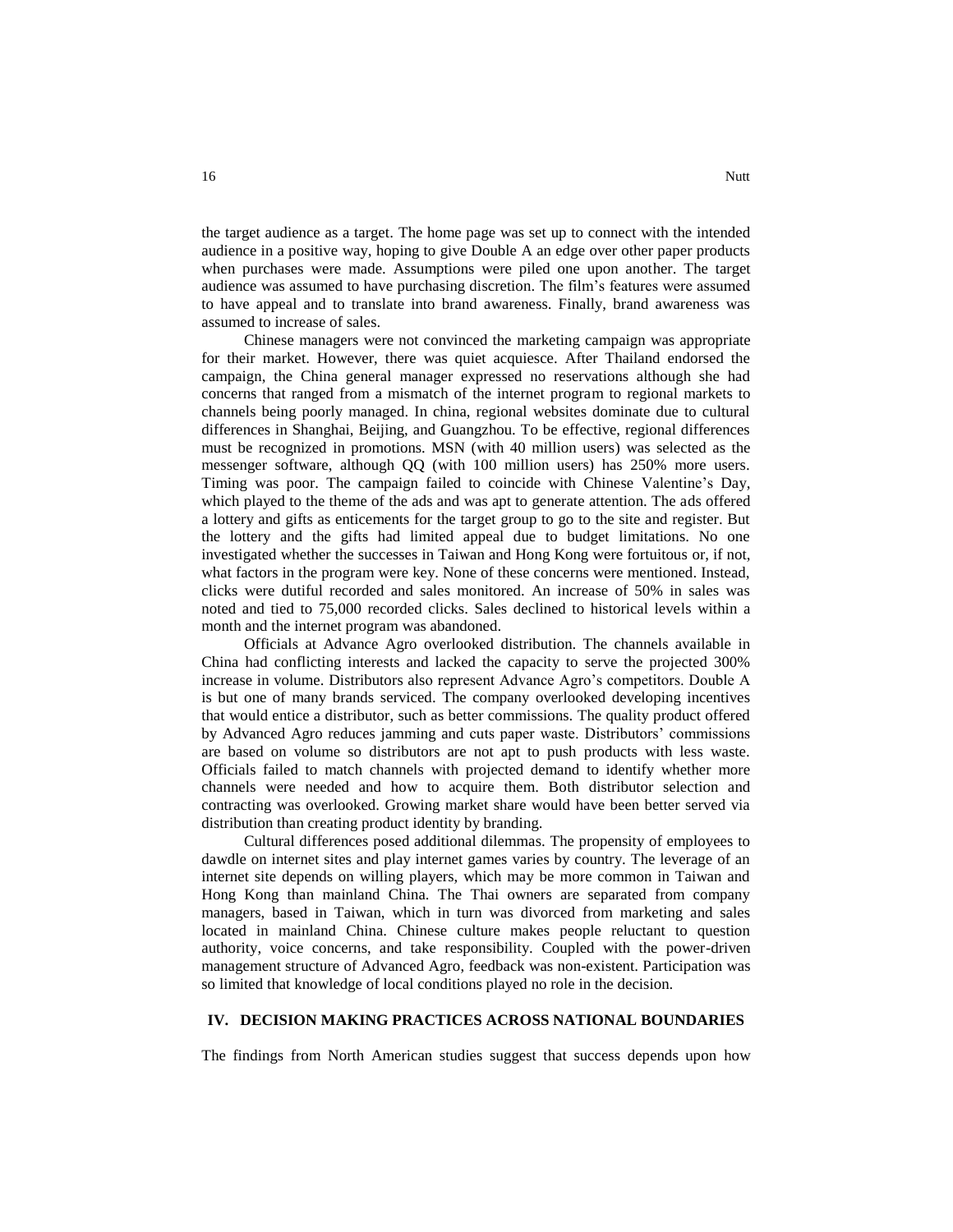intelligence is gathered, the way interests and interest groups are managed, whether aims are set, if a search is conducted, how evaluations are conducted, the way ethical issues are managed, and whether learning is encouraged. Next, best practices and practices to avoid will be aligned with the practices followed in the cases as well as findings from cross-national studies. Conclusions will be offered as propositions.

#### **A. Intelligence Gathering**

Action is prompted when stakeholders make claims and seek endorsements (Nutt, 2002). The claim indicates what stakeholders believe the decision is about; its *arena of action,* which often suggests solutions. Cross national research said little about how or what kind of intelligence was gathered, but finds the urge to gather information varies across national borders. Assuming that some of this information was intelligence-related; some seek information about claims more readily than others. North American studies find opportunity-driven behavior, adopting solutions offered in a claim; increased the prospect of a failed decision (Nutt, 2002). Decision makers endorsed a claim to appease powerful stakeholders or the interests represented, which limits intelligence gathering (Starbuck, 1983; March, 1994; Nutt, 2002). A need directed effort was more successful than opportunity directed ones. The decision maker uncovers the claims and the concerns that prompt them from key stakeholders, thereby creating several views of the arena of action.

The international decisions were both opportunity driven and unsuccessful, supporting findings in North American studies. Advanced Agro's management claimed the marketing tactics developed for in Taiwan and Hong Kong markets could be used in mainland China (See Table 2). Staff in the Chinese office saw fallacies in such an approach but concerns about distribution, internet selling, and regional differences were not voiced. Swiss public TV managers claimed organizational image would erode if a foreign producer offered SFL games. To avoid this, officials matched a bid sure to lose money. Concerns about priorities and securing the needed funds to cover losses were never recognized. EADS leaders' (implicitly) claimed that national interests of the consortium members were paramount. Concerns about multi-location manufacturing were never explored. The leaders of the IB division of UBS claimed that market share could be grown by acquiring Subprime mortgages being sold in the US securities market. Concerns about the level of risk in the subprime market were overlooked.

Note how each claim's implied an opportunity that seemed timely and pragmatic, so intelligence about needs seemed superfluous. There was no attempt to analyze claims, uncover competing claims, or make the concerns behind claims and counter claims explicit, although this is often recommended (e.g., Simon, 1977). Instead, influential supporters make a claim actionable (Cyert and March, 1963; Pfeffer, 1992; Pfeffer and Salancik, 1974). This suggests:

Proposition 1: Collecting intelligence about needs increases the chance of success, regardless of country setting. Some countries are more reticent to collect intelligence than others.

Best practice calls for gathering intelligence about needs before committing to an arena of action and its implied opportunity. This is done by polling interested parties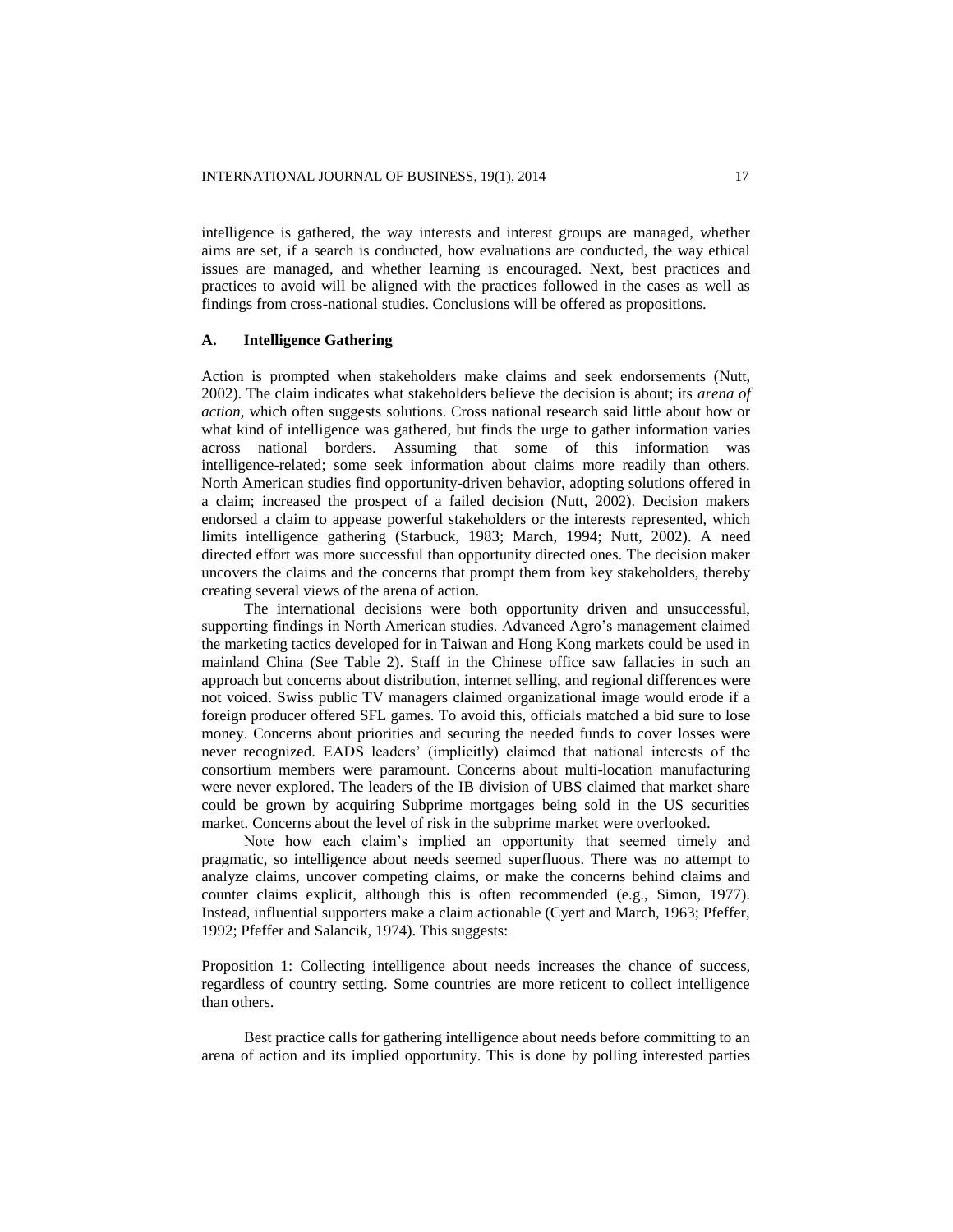such as top management teams, leaders of key departments, insiders with relevant experience, unions, suppliers, stockholders, creditors, customers, current and future alliance partners, supportive sister organizations, competitors, communities in which the organization operates, environment groups, and the general public. Claims and concerns are sought from each constituency. Decoupling claims and concerns and amalgamating them identifies a range of plausible claims and motivating concerns. This allows the weightiest concerns to surface, enhancing decision maker credibility and mobilizing support (Nutt, 2008). For example, was Swiss TV bidding about preserving capacity or providing service to a client? Was the internet marketing decision about market share or distribution? Did UBS want high or low risk growth? Was EADS driven by serving country interests or profit? This suggests:

Proposition 2: A viable arena of action is derived from the most compelling concerns of key constituents.

#### **B. Implementation**

The cross national literature finds edicts and participation to be widely used. In some national settings participation seem preferred and even over used. In other national settings, managers appear to use edicts indiscriminately. Cultural differences seem to dictate whether participation or edicts were used. Little was reported about the success of these practices.

North American studies find that decision makers often use position power to issue an edict (do this) or offer persuasion (do this because). Both implementation approaches were failure-prone because interests go unmanaged. Edicts produced token compliance in the powerless and outright resistance from others (French and Raven, 1959). For persuasion to work, interested parties must be open to rational arguments, which have little effect when a player has something to lose (Quinn, 1980; Huysmans, 1970). Edicts and persuasion are often linked; if the edict fails, decision-makers attempt to explain why a decision has merit (Churchman, 1975; Ginsberg and Schultz, 1987). In these studies, participation had twice the success of an edict and fifty percent more success than persuasion (Nutt, 1986 and 1998b).

Advanced Agro applied edict implementation when officials called for a previously developed marketing program to be used in mainland China. The board of EADS dictated that assembly for the A380 be divided between its German and French plants. The IB division manager of UBS authorized securities purchases. Swiss TV management matched the competing bid. This parallels the behavior findings noted in the cross national literature. Decision makers used edicts when position power gave them discretion, which was more likely in South American and Asian firms than in most European countries. In North American studies firms gravitated toward edicts as well, but were held back by position power limitations. Top managers were more inclined to use edits than middle managers (Nutt, 1998b). Implementation barriers arise when the social and political concerns of interest groups are ignored (Hickson et al., 1986; Rodrigues and Hickson, 1995). Advance Agro management made it clear their directives were not to be questioned. This fashioned a culture of going along to get along, so concerns that ultimately derailed the decision were not shared with top management. Management at Swiss TV avoided consultation. As a result, they failed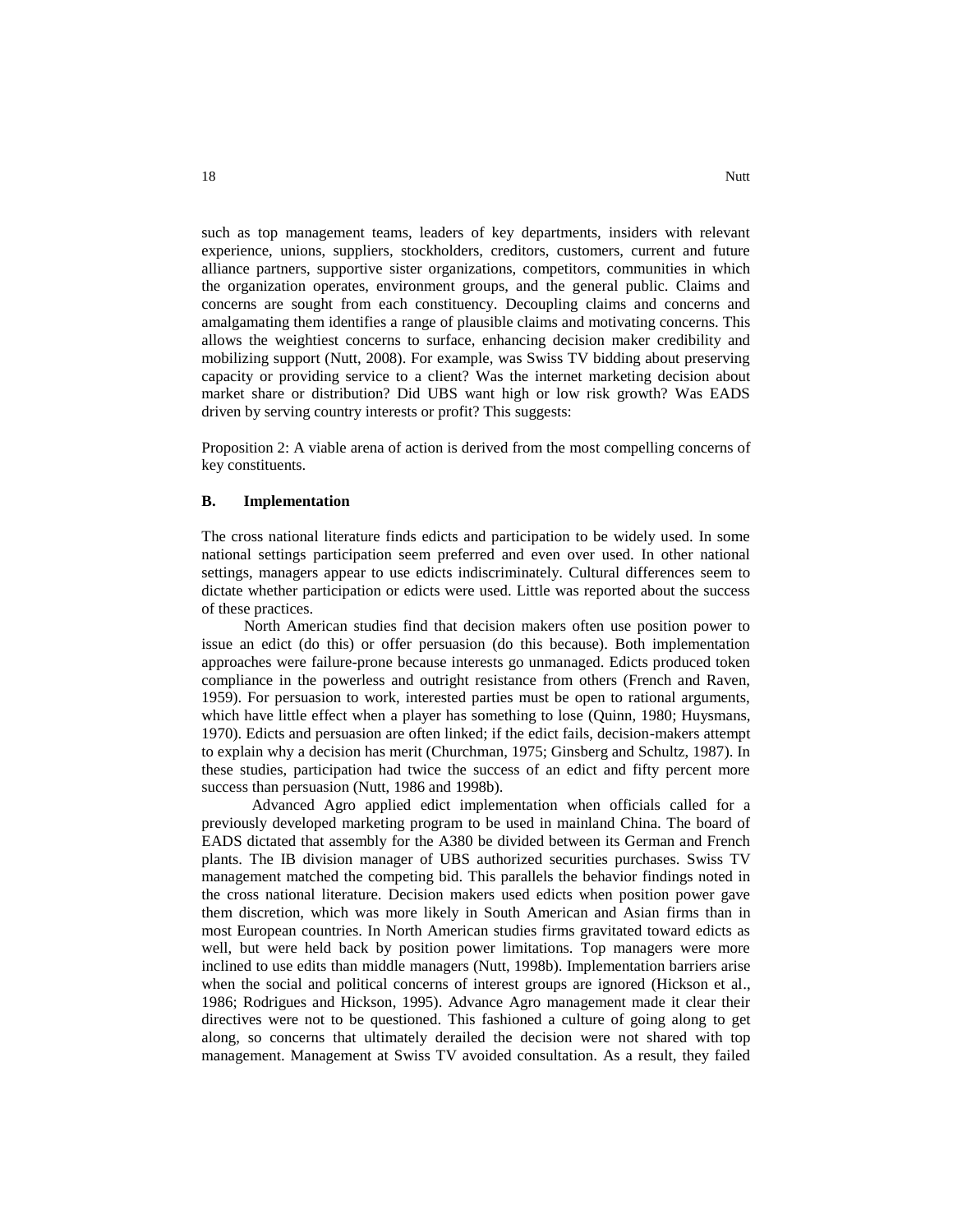discover that the capacity of Swiss production companies along with their production group was far short of that required to cover live events. The IB division manager at UBS consulted with no one and failed to see risks emerging in the market. EADS managers had consulted narrowly, failing to see what was prompting delays.

Decisions fail when decision-makers ignore such interests (Nutt, 2002). Uncovering interests can neutralize opposition, shifting critics from opposition to support or indifference (Beyer and Trice, 1978; Leavitt, 1967). Had management at Advance Agro consulted with people in their Chinese office about the plan to grow the local market concerns about distribution, concerns would have surfaced. Consultation would have informed the investment approach of UBS as well, uncovering risks and likely rewards. EADS managers assumed they must protect jobs but never consulted anyone about the dangers inherent in their plan to split assembly. Managers at Swiss TV assumed they could cover the 180 games live with local capacity, without knowing the extent of local capacity. Successful decision makers share power by asking people with interests in and knowledge of the decision to take on key aspects of a decision (Beyer and Trice, 1982; Downs, 1967; Eisenhardt, 1989). This suggests:

Proposition 3: Implementation failures are less likely with participation, but rates of success will be influence by cultural expectations about collaboration.

#### **C. Expected Results**

The cross-national literature said nothing about expected results, but North American studies found them to be crucial. Failure was linked to decisions in which expected results were ambiguous or unknown (Nutt, 1993a and 1999). When expected results lack clarity, the desirability of a plan became contentious (Brunsson, 1982; Pounds, 1969; Locke and Latham, 1990). Officials in the Swiss TV bidding decision were silent about their expectations. What the aim to protect reputation, conserve capacity, grow image, or cultivate future business? Each could be inferred from the actions of officials. Insiders at Swiss TV had no idea what was motivating bids. Clarifying aims would have eliminated misunderstandings and focused a search for ways to respond to the emergence of competition. Aims for the Airbus 380 assembly location decision were clear to officials, but not revealed to key staff. The board sought to allocate jobs across the consortium according to stakes in the enterprise. Had key insiders been aware of this managing production compatibility across country boarders would have become a priority.

Expected results for the other two decisions were set aside when a quick fix appeared. The implied merit of the quick fix became a stand-in for desired results. Insiders saw different merits in the remedy, enticing them to draw different conclusions about what was expected. Purchasing subprime securities seemed a quick way to grow the IB division of UBS, which matched company aims. Company officials at Advanced Agro connected internet traffic with sales. In each case, insiders saw the motivations for these actions differently. The failure to clarify aims prompts many such difficulties.

Best practice delays search until hoped-for results can be agreed upon. Decision makers suspend thinking about solutions, substituting thinking about desired results. Clarity here is a powerful force that prompts all involved to think deeply about possible solutions, which doubles the chance of success. This suggests: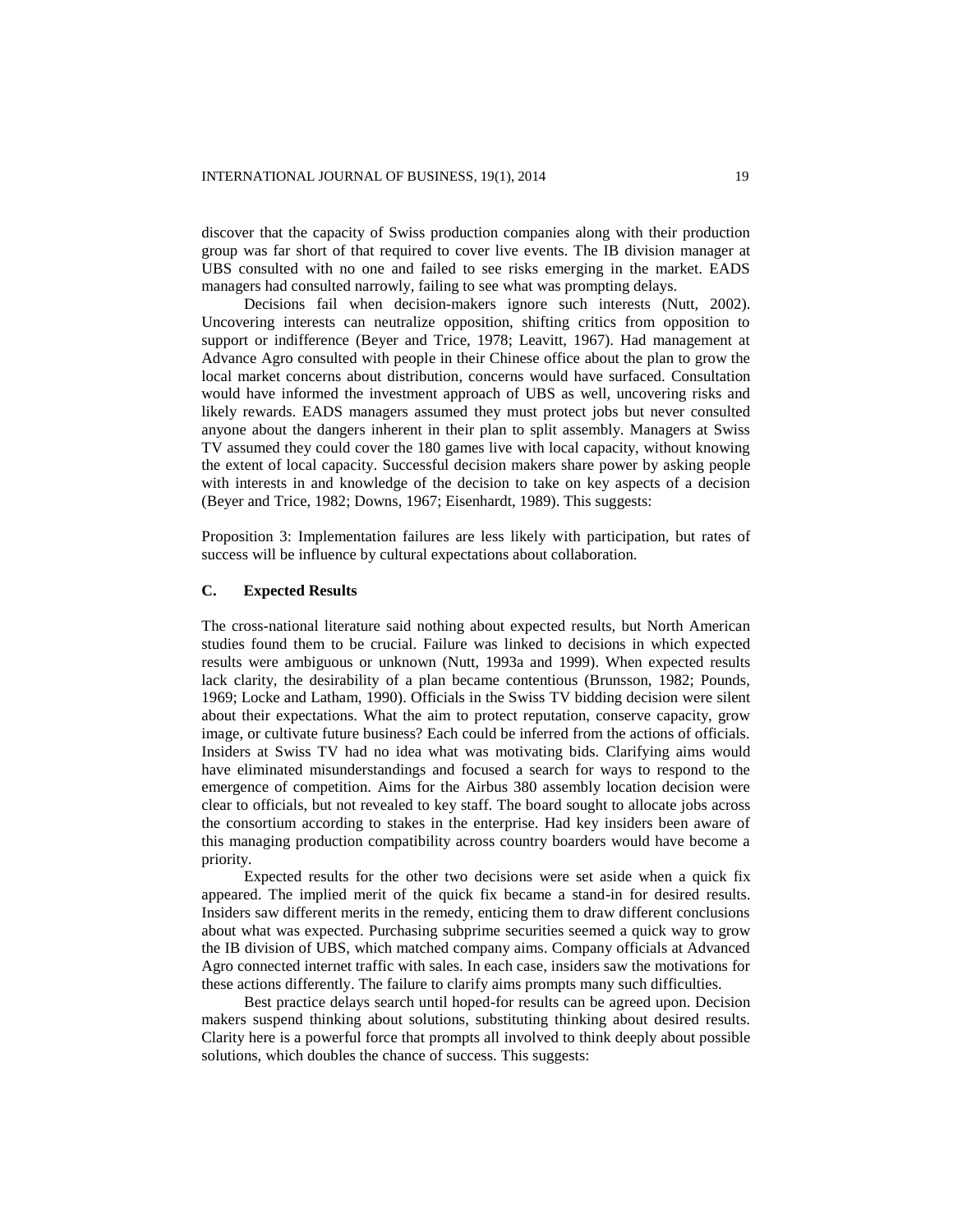Proposition 4: Making aims clear by specifying expected results increases the prospect of success, regardless of country setting.

#### **D. Search and Innovation**

The cross-national literature suggests that the desire to innovate varies across national borders. In Asian firms there was more use of intuition, which prompts innovation. As information gathering and consultation increased, innovation declined. The desire to innovate was not observed in the Asian company profiled here, but the link of innovation to factors such as risk tolerance and country differences may be important. Cross-national literature said nothing about how to search or the scope of search.

North American studies found that broadening the scope of search increased the prospect of success. An aim-directed search that encourages innovation improves the chance of success. Failure increases when decision makers embrace a single alternative and avoid innovation (Nutt, 1993b). In these decisions, remedies were plucked from claims or derived from existing practices. Both stifle search and innovation because the seeming remedy makes search seem pointless (Nutt, 2002 and 2004). As a result, there was no effort to look for other ideas, which could be better.

Decision makers in the cases neither mounted a search nor sought innovation. Officials in the UBS IB division latched onto purchasing subprime securities and Swiss TV saw matching a competitor's bid as their only options, preempting search and innovation. Remedies derived from minor adaptations of current routines also limit search (Pettigrew, 1985; Van de Ven et al., 1999). Past use offers a field test so adaptations seem workable, if not innovative (Starbuck, 1985). EADS officials split the new product's employment opportunities according to stakes in the enterprise, as was their policy, and Advanced Argo leaders repeated a marketing plan used in the past, which stifled innovation. This suggests:

Proposition 5: Decision makers in some national settings seem drawn to remedies found in claims and to adaptations of past practices, which limits success. Decision makers in other national settings seem drawn to innovation, which may increase the prospect of success if good search practices are followed. Increasing the pool of alternatives and seeking innovative solutions will increase the chance of success.

#### **E. Evaluation**

Cross-national studies find differences in the amount of information collection, which was linked to decision maker discretion. Decision makers with considerable discretion did little information collection. More limited discretion appeared to prompt evaluations that appeared defensive, carried out to justify a preferred choice. Discretion was country dependent. In North American studies, decision makers either ignored risk or were very risk-averse (Nutt, 2002). There was no middle ground in which risk was weighed and factored into the decision. In the four international cases, risk was ignored. The cross-national studies suggest that discretion may be a cause. Examining attitude toward risk and how this plays into using evaluation effectively seems an important research topic.

North American studies linked failed decisions to defensive evaluations, carried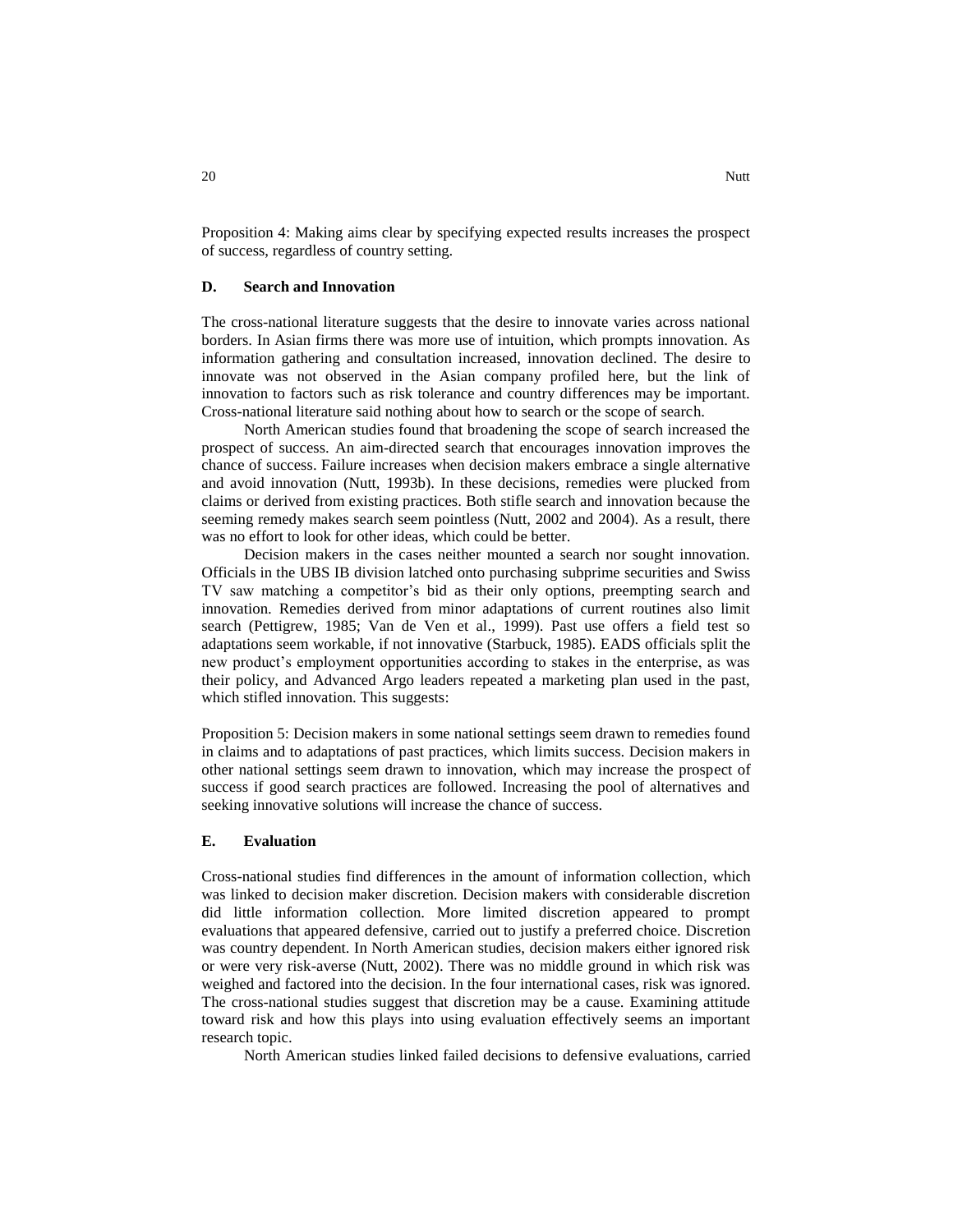out to support a preferred course of action (Nutt, 1998a and 2002). Vast sums were spent to demonstrate usefulness and feasibility (March, 1994; Starbuck, 1983). This created the appearance of a vested interest, even when there was none. To silence critics, decision makers were drawn into repeated evaluations. The remaining decision makers did little data collection beyond costing the preferred course of action, often ignoring benefits and risks. Objective-guided evaluations in which alternatives were compared using expected results are more successful (Nutt, 2002).

In the international decisions, evaluations were either superficial or ignored. The Airbus 380 assembly location decision and Advance Agro's decision to use an internet marketing approach developed for Taiwan were made without any evaluation. Perfunctory data were collected for the other two decisions. To estimate losses, officials at Swiss TV measured the costs for 4, 6, and 12 camera coverage of soccer games but failed to determine the feasibility of covering 180 games. Officials bid without knowing whether they had sufficient coverage capacity to keep it "Swiss." UBS's IB division collected data on the growth of subprime investing in its competitors but made no attempt to assess risks. In each case, information failed to determine benefits and costs. This suggests:

Proposition 6: Defensive evaluations are more likely when discretion is low. Replacing defensive evaluations with objective-driven ones increases the prospect of success, regardless of national differences.

#### **F. Ethics**

The literature noted little about ethics but the four cases suggest that decision makers with considerable discretion, due to country differences, ignore ethical issues. In contrast, North American studies find unresolved ethical issues in failed decisions (Johnson, 1993; Bardaracco, 1997). Ethical issues arose from value differences and from appearances. Unmanaged values differences and misalignment in who decides, benefits, and pays was linked to failure (Nutt, 2002).

Failure followed advocating contentious solutions while ignoring values provoking opposition. Critics' objections reveal little about their values. Swiss TV officials saw their actions as capturing broadcasting rights for Swiss firms, embracing a local control value. Critics saw preserving capacity and growing budgets, suggesting values of empire-building. Company leaders and their critics argued about the wisdom of the bids but not what motivated the bids. Leaders of the UBS IB division adopted market share and the rapid action imperative of corporate, seeing their actions as driven by compliant values. Traders saw an opportunity to keep securities on the books, maintaining their commissions, adopting a personal gain value. Critics saw both actions as self-serving, setting aside interests of stockholders in a sustainable profit. The values motivating each were hidden. Deciders at Advanced Agro set out to increase market share in China, embracing a corporate value of growth. Insiders went along to get along, embracing a compliance value, which was seen by officials as agreement. Corporate at EADS saw equity as the key value. Airbus managers were aghast at the willingness of corporate to ignore profit interests of stockholders. Corporate leaders interpreted silence as support for their plans.

In each case, the values of decision makers and other key parties were not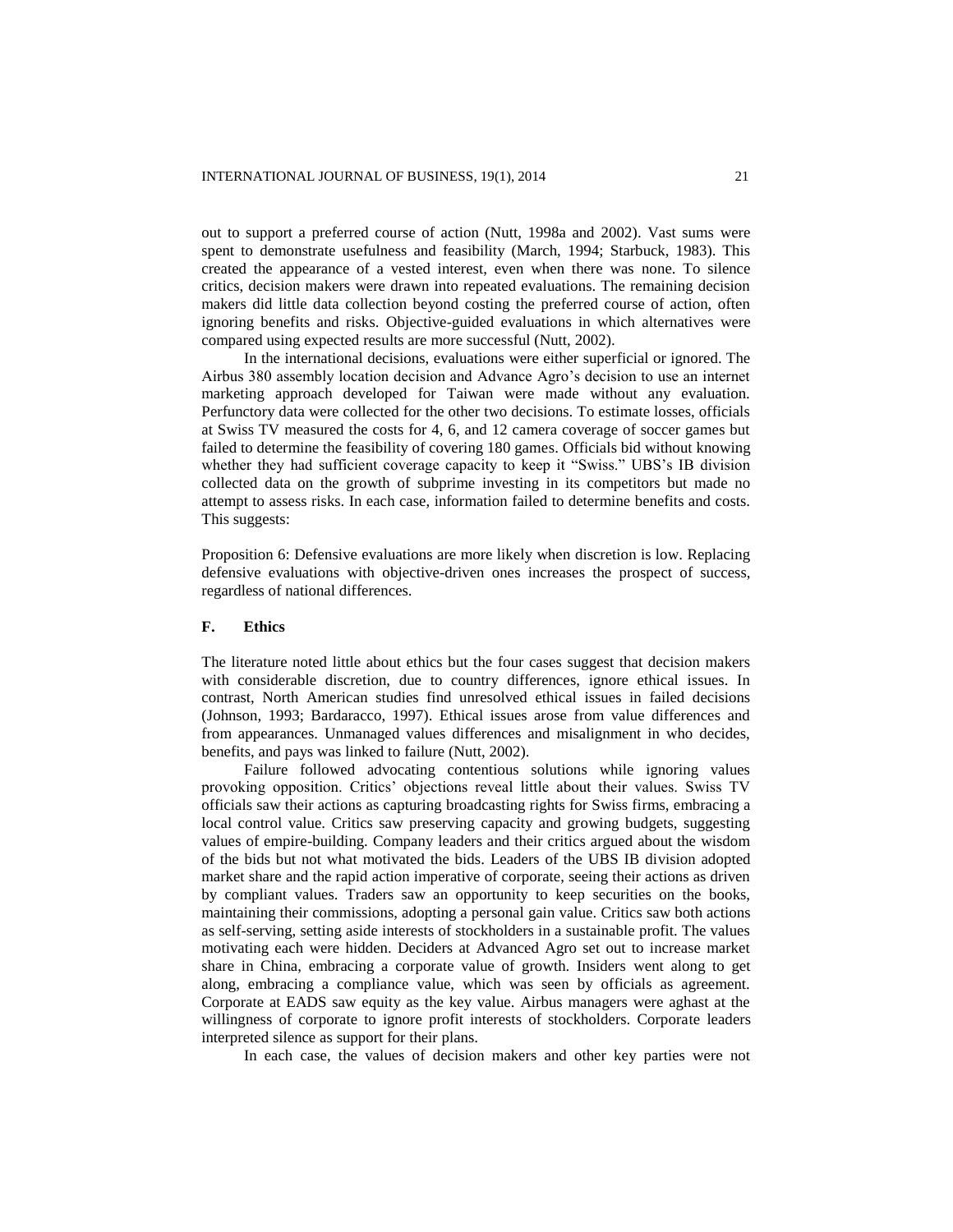apparent to one another. Ethical issues arose when decision makers did not appreciate values motivating objections. This lack of understanding leads to whistle-blowing by insiders and contentious relationships with outsiders (Nutt, 2002). Outsiders who oppose an action were enticed to boycott products and insiders were motivated to leak. Even if boycotts and whistle-blowing are avoided, there is a loss of trust that taints future dealings. In the international cases, whistle blowing was not observed perhaps due to the power-driven decision making being practiced by higher ups. However, a loss of confidence and trust was apparent from the comments of informants about their superiors.

Appearances were also important. A misalignment in who pays, who benefits, and who decides often provokes ethical issues (Nutt, 2002). To preserve parochial interests, such as internal capacity, officials at Swiss TV used public funds to bid on a project sure to lose money. Critics noted that public input on the importance of retaining this capacity was ignored. The misalignment of the beneficiary, the payees, and the deciders posed an ethical issue. Deciding at EADS was a game of allocating jobs. EADS stockholders were expected to surrender profits to accommodate the job expectations of the French and the German governments. Critics were quick to point out conflicts of interest. The Chinese division of Advanced Agro saw their budget, such as it was, being drained by a dubious marketing scheme without being given the chance to mold the plan to local conditions. Security purchases in the IB division of UBS benefited the brokers, but posed a threat to the bank. They kept risk information close to avoid dumping the toxic securities and loosing bonuses. In each case, misalignments between beneficiaries, payers, and deciders created ethical questions.

In North American studies, success improved when ethical issues were uncovered and managed (Nutt, 2002). Exploring value-based differences shifts discourse from the lowest to the highest denominator. Forums can be created that allow ethical questions to be voiced as claims and alternatives are uncovered. The forum allows a decision-maker to look for values behind the positions of people with concerns. Successful decision-makers affirmed these values by making minor modifications in a claim or a preferred course of action. If this fails - offer mediation. At best, new insights develop If not a willingness to hear out critics boosts legitimacy. Companies with mediation win lawsuits involving whistle blowing. Companies without it lose them (Nutt, 2002). Finally, align who pays, benefits, and decides. If successful, this insures prerogatives are linked to payers and beneficiaries. This suggests:

Proposition 7: The prospect of success improves if ethical issues are identified and confronted as the arena of action is explored and as alternatives are uncovered, regardless of national setting. Ethical issues may be more important in some country settings than others.

#### **G. Learning**

The literature says nothing about learning, even though learning is required to identify decision making practices to promote and to avoid (Argyris et al., 1987). Studies find learning is often blocked when success is expected (Nutt, 2002). Requiring success is problematic because chance events lead to good decisions with bad outcomes and bad decisions with good outcomes (Nisbett and Ross, 1989). Best practice cannot insure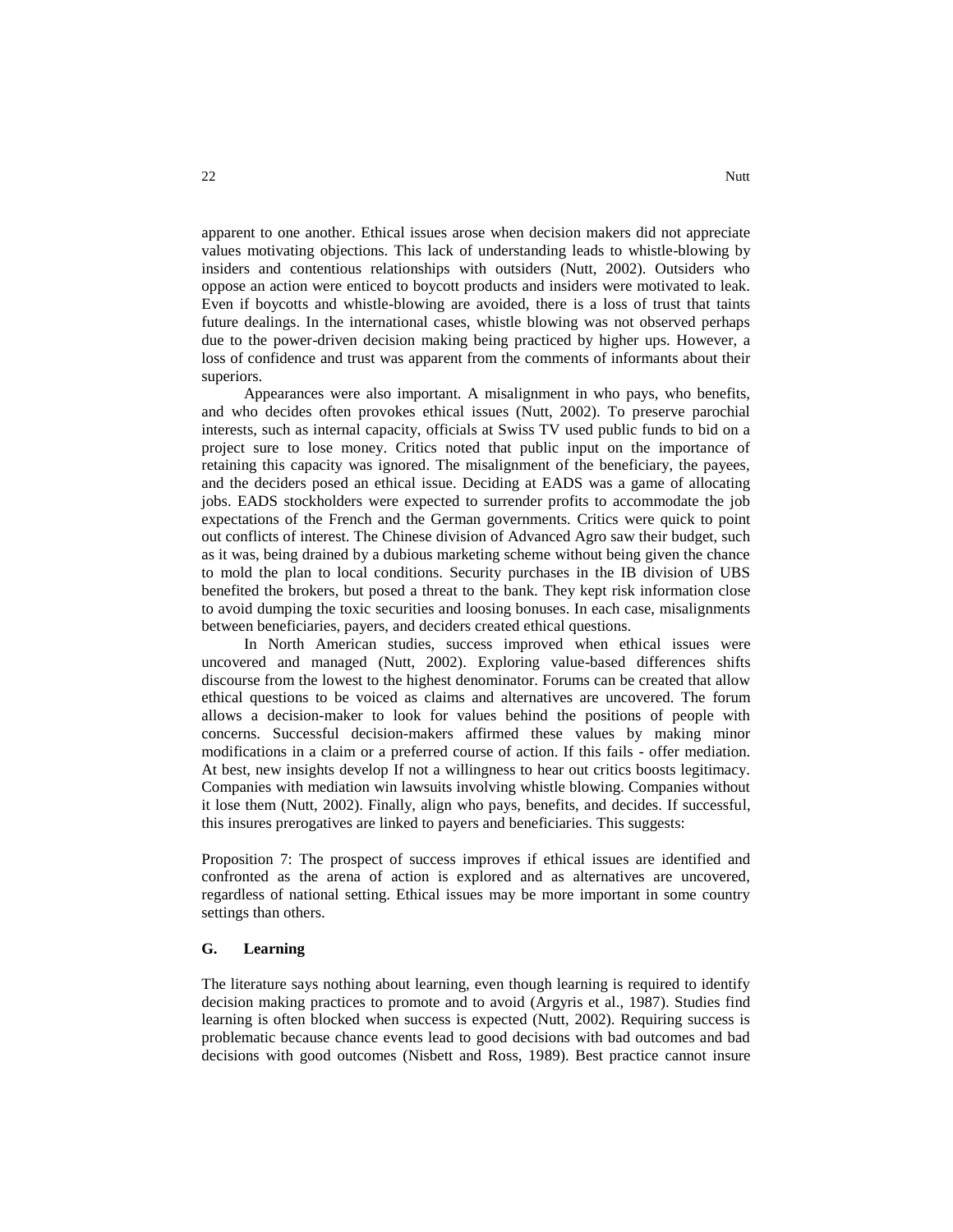good outcomes due to chance events.

When success is expected, people caught up in a failed decision reveal as little as possible (Nutt, 1989 and 2002). A decision maker has but two options: own up or cover up. An own up makes atonement today; a cover up makes it tomorrow and, with some luck, never. Rational decision makers delay, which require acts of deception. Offsetting bad news with good news can sidetrack threatening questions. The cover-up is two tiered: the distorted good news and the creation of misleading information. The deception becomes "undiscussable" (Argyris and Schon, 1978). There is a cover up of the cover up to cover ones tracks, which becomes undiscussable in failed decisions.

A few quarters of record profits coaxed officials in the IB division of UBS to think they had a winner, which blinded them to bad news. Officials refused to acknowledge the risk inherent in securities made up of loans with high interest rates in an inflated housing market. This may have stemmed from a desire to protect reputations or from an unwillingness to confront an out-of-control situation. Whatever the reason, a cover up was required. Once there is a cover up this must be covered up. Division officials could not admit to unwise investing and had to take steps to cover their tracks. Both become undiscussable to hide a failure to do risk assessments. Only 2-4% of the positions proved to be adequately protected. To create good news in the aftermath of incompatible wiring harnesses, Airbus managers in the Hamburg plant assured EADS officials all was well and worked tirelessly to fix the problem. Only when the fix proved to be far more extensive than expected did Hamburg acknowledge that delivery dates would be missed. By the time corporate became aware of the problem, delays were not manageable and cancellations inevitable. Officials at Swiss TV continue to believe their bids were justified and failed to connect them with a loss of local control of soccer broadcasting, the very thing that motivated the bids. Advanced Agro officials have no idea why their marketing plan failed. Insiders in the Chinese division are not likely to share their concerns or that these concerns were known long before the plan was launched. None of this was discussable.

Because decisions have a fifty-percent failure rate, no tolerance for failure creates a perverse incentive (Nutt, 1999). Some failure is inevitable but disclosing what happened and why would result in punishment, so nothing is disclosed. Subordinates at Advanced Agro covered up why things went badly, creating a perverse incentive that deterred learning. To remove the barrier, remove the perverse incentive. This suggests:

Proposition 8: Success improves when perverse incentives are removed to allow a culture of learning, regardless of national setting. High discretion decision makers may find it difficult to acknowledge perverse incentives; low discretion decision makers may find it difficult to remove them.

#### **V. CONCLUSIONS**

The conclusions offered can be nuanced by decision maker discretion, use of information, and views about innovation. Each offers qualifications in how national differences influence decision makers' as they apply political, logical, ethical, and economic rationality during decision making.

Decision makers in all national settings collected little, if any, information about claims which often lead to endorsing misleading claims. High discretion decision makers act without information and low discretion decision makers seem oblivious to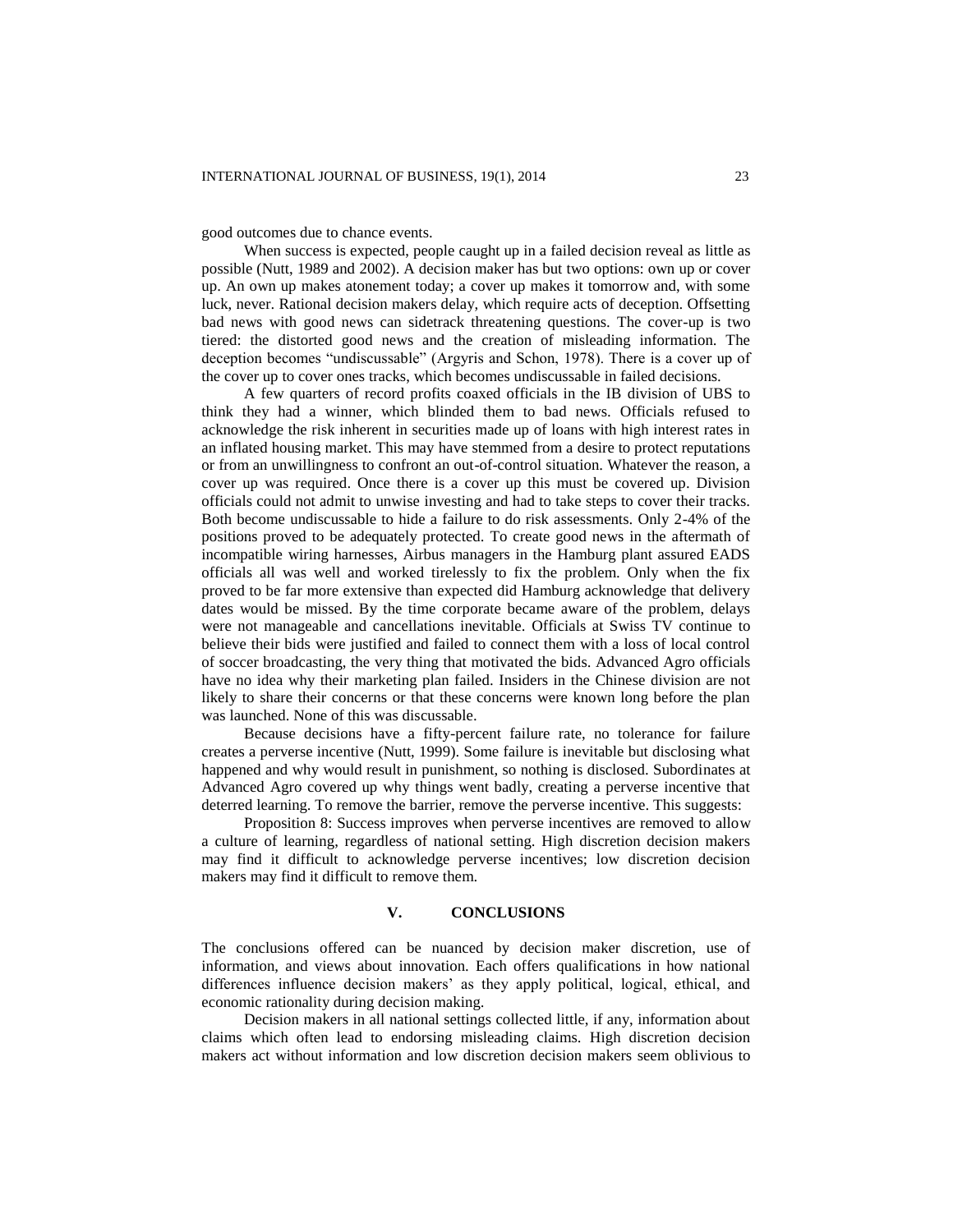the need to probe. Both fail to reflect on what is at issue in an issue to uncover needs. This denies them an understanding of what merits attention, which suggests what the decision is about, and provides a defense for the course of action ultimately selected. By failing to probe, decision makers closed a window on a landscape with useful insights into what needs attention.

North American studies find that participation facilitates political rationality, essential to cope with interests. However, the international cases and the cross-national literature suggest that interests are often ignored and edict-like implementation is preferred in many parts of the world. Countries with high decision maker discretion discourage, and may even prohibit participation. In other national contexts, participation is extensive, and even excessive, and edicts rare. To date there are no studies that document whether these different approaches influence success. National contexts, in which decision makers have considerable discretion, may not limit the success of edict-driven decisions. The four cases suggest otherwise. North American studies find that participation introduces decision makers to political realities, incorporating political rationality into proposed actions. In several national contexts participation seems ubiquitous, even excessive. Previous studies suggest that noting is lost by this but time: Decisions are apt to be adopted but will not be timely. Research seems needed to clarify here.

In all national contexts considered, missing aims can be linked to failed decisions. Directions that specify expected results before seeking an answer clarify expectations. This directs search and opens it up to new ideas. Clear aims also make evaluations more meaningful, easier too carryout, less subject to manipulation, and less costly. Inserting logical and economic rationality into the mix in this way ensures that decisions offer real benefits. National differences seem unimportant here.

Limited search was linked to failed decisions regardless of country setting. As in North American studies, decision makers in the failed decisions found a preferred course of action and pursued it single mindedly, which stifled both search and innovation. Differences across national borders seem to arise when innovation was considered. High discretion was linked with intuition, which encourages innovation. Country differences may prompt disparity in the tolerance for and promotion of innovation.

Defensive evaluations were linked to failure in North American studies. Here a ready-made plan prompted the decision maker to evaluate defensively. When clarity about hoped for results was missing, defensive evaluations were easy to mount. Defensive evaluations, prevalent in the North American studies, were missing in the literature and the international cases. Instead of defensive evaluations, decision makers with considerable discretion ignored information collection altogether. When discretion was low, considerable information was collected. But economic rationality was missing when data focused on cost but not on risk and benefits. The absence of defensive evaluations as well as the propensity to ignore risk and benefit cross nationally merits further study.

Ethical rationality posed issues for decision makers regardless of country setting. Empowering key insiders to apply their "standards of justice" to the decision, and how it is being made, would have been useful in the four international cases. Looking for values provoking sensitivities and incorporating these values into plans would have improved their prospect of success. This gives ethical rationality, as suggested by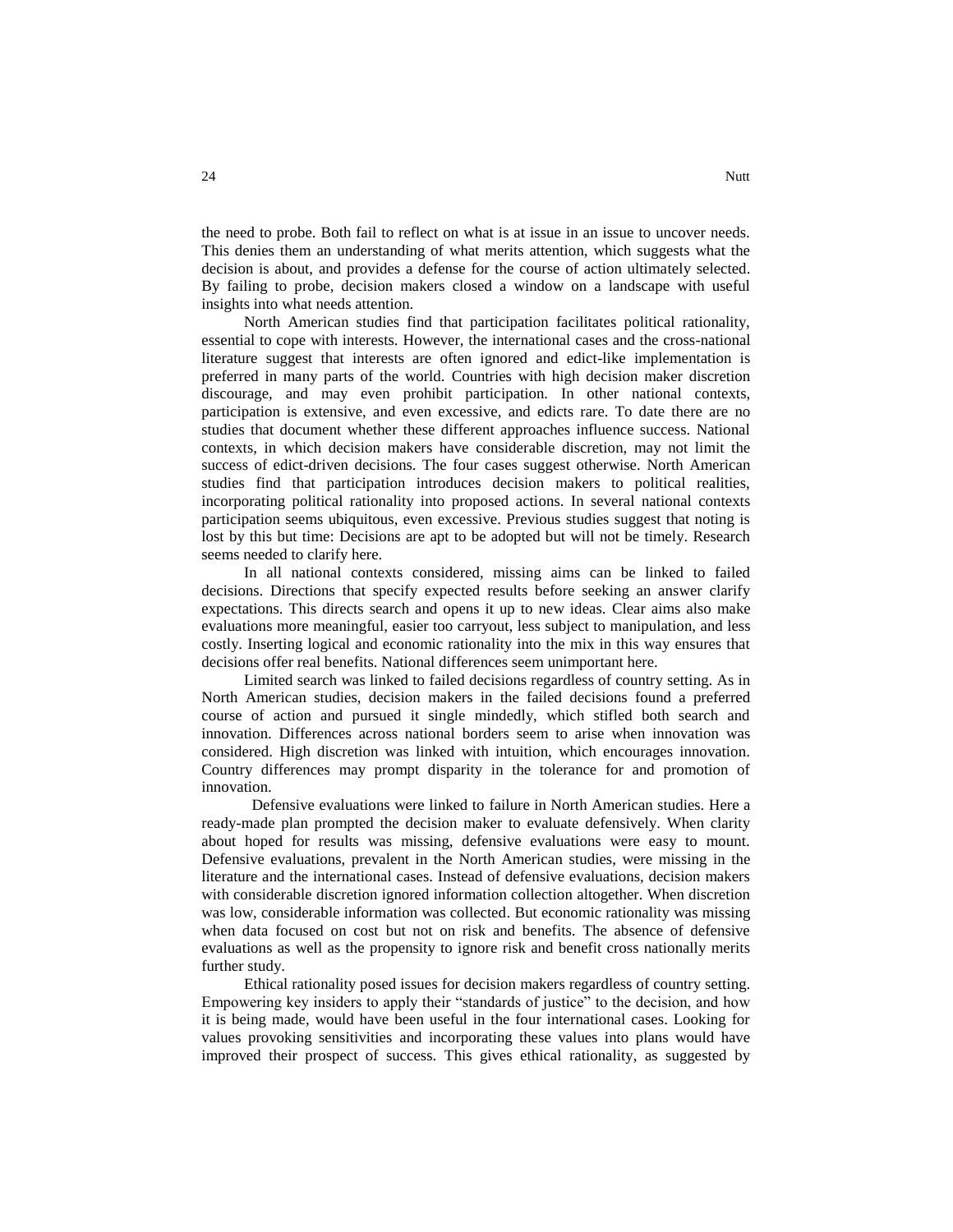standards of justice, equal standing with political, logical, and economic rationality. Considering peoples' values, given by their justice standards, offers leverage equal to logic and facts. Again discretion may be an important moderator. High discretion decision makers may be able to ignore ethical issues, with or without long term fall out. This merits further study.

Logical rationality also calls for learning. North American studies found a link between learning and success. The cross-national literature ignored learning. However, the cases mirror the North American studies in which a fear of failure triggers perverse incentives that block the information essential for learning. Discretion may influence the creation of perverse incentives.

#### **ENDNOTES**

- 1. The UBS decision to acquire subprime mortgages was reconstructed from interviews with current and former employees, the Subprime primer, a UBS internal document, Shareholder's report on UBS's Write-downs, April 18, 2008, History of UBS, June 2008, and UBS financial statements. Additional information was obtained from internet sources: Cox, C. letter to banking committee, 2008; Financial times on Lehman brothers and Bear Stearns, 2008; Merrill Lynch financial statements 2008: New York Times on Credit Suisse, February 20, 2008; Reuters on Bear Stearns, 2008; Tagesanzeiger on Credit Suisse, June 18, 2008; Timesonline on Goldman Sachs, August 13, 2007.
- 2. The Subprime scandal was brought about by relaxation of home mortgage lending rules to make home ownership more accessible. The term "Subprime" refers to mortgages granted to borrowers with poor credit, little cash for a down payment, and/or questionable earnings history. Higher interest rates were charged to offset the risk posed by such a borrower. Initially, the focus was on the low income borrower. Soon everyone was pushing the limits, buying homes with price tags previously thought to be beyond their means. With housing prices on the rise worldwide, risk seemed minimal. Expected increases in a home's value made a default by the borrower a windfall for the lender. The lender, though agents, could sell the home at more than the loan amount. The borrower had little risk as well. The high priced loan could be paid off and a new loan negotiated with a higher down payment, realized by the increase in assessed value over the original purchase price. A subprime market emerged to trade securities made up of Subprime loans. Historically, banks serviced their loans and kept them on their books. Securitization allowed banks to sell the loans to investors, allowing them to do more loan business. This gave rise to several new businesses that brokered mortgages as securities and sold them to investors, charging fees for every transaction. UBS bought loans from US banks and pooled them as Subprime bonds, which were sold to investors. UBS kept many on their books, being told they were AAA rated. When the US real estate bubble burst, prices began to fall and interest rates increased. It was no longer possible to refinance loans with a price increase due to inflation. The ballooned interest rate creating a loan payment beyond what borrowers could pay. Securities made up of such loans began to depreciate. Because these loans were widely held, banks could determine the magnitude of losses in sister banks and were reluctant to do business with an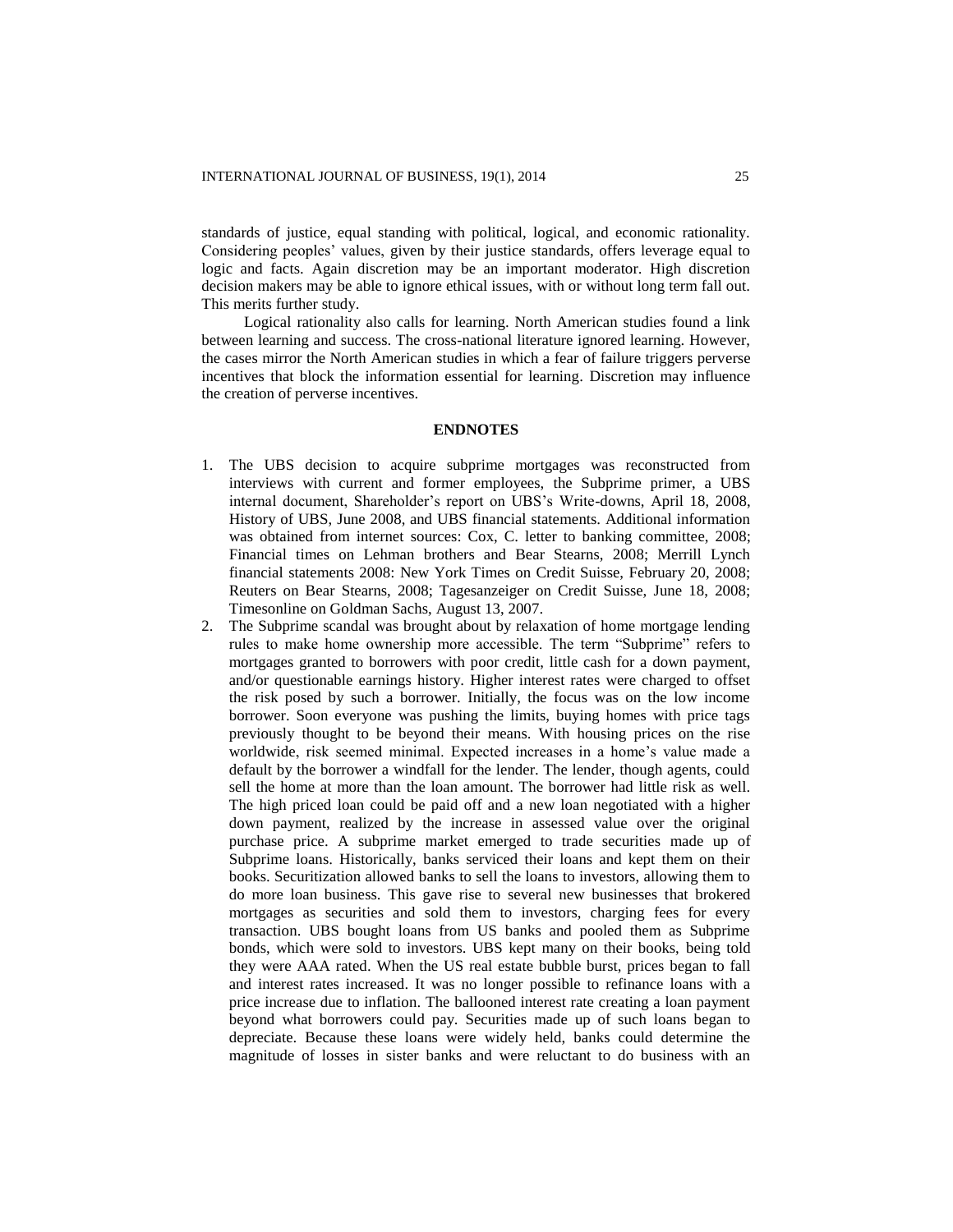institution that may have toxic assets. The ensuing crisis blindsided many holding these securities, including UBS.

- 3. The Swiss TV bidding decision was reconstructed from interviews with current and former employees. In addition, information was gleaned from public documents indicating policy positions of the organization.
- 4. The EADS decision to split assembly between plants in France and Germany was reconstructed from interviews with current and former employees. In addition, information was taken from online sources including: Power8 paves the way for "New Airbus," June 16, 2008; A380 hit by fourth delay, June 10, 2008; EADS shares hit by A380 reports, BBC June 20, 20008; Airbus job cuts, BBC, February 28, 2007; EADS and Airbus bosses both quit, BBC, July, 2007; Flightglobal, Airbus reveals latest delays, Forbes, Airbus in a spin over insider trading, 207; IATA, 2005, Passenger and Freight forecasts publications; IHT. 2007, EADS to end dual management system; NY Times, EADS executive calls his sale of shares coincidental, June 17, 2006; NY Times, Politics joins production as a problem for Airbus, July 4, 2006; Seattlepi, 2006 Airbus A380 delay; Spiegel, Germany's Airbus disadvantage, February 26, 2007; Warner, S., Airbus busted by Short circuits, Business and Economy, July 13, 2006.
- 5. Traditionally, subcontractors in the aircraft industry are required to use the same software as the prime. Independence among the partners made enforcement of this lax.
- 6. The internet marketing decision by Advanced Agro was reconstructed from interviews with current and former employees. In addition, company documents were consulted including the advertising agency proposal and the past project evaluation report.

#### **REFERENCES**

- Argyris, C., and D. Schon, 1978, *Organization Learning: A Theory of Action Perspective*, Reading, Mass.: Addison-Westley,
- Argyris, C., R. Putnam, and D.M. Smith, 1987, *Action Science*, San Francisco, CA: Jossey-Bass.
- Arruda, C.A., and D.J. Hickson, 1996, "Sensitivity to Societal Culture in Managerial Decision-making: An Anglo-Brazilian Comparison", in P. Joynt and M. Warner (eds.), *Managing across Cultures: Issues and Perspectives*, London: International Thomson Business Press, 179-201.
- Axelsson, R., D. Cray, G.R. Mallory, and D.C. Wilson, 1991, Decision Style in British and Swedish Organizations: A Comparative Examination of Strategic Decision Making, *British Journal of Management*, 2, 67-79
- Bardaracco, J.L., 1997, *Defining Moments: How Managers Must Choose Between Right and Right*, Cambridge, Mass.: Harvard University Press.
- Beyer, J. M., and H. M. Trice, 1982, "The Utilization Process: A Conceptual Framework and Synthesis of Empirical Findings," *Administrative Science Quarterly*, 27 (4/5), 591-622.
- Beyer, J.M. and H.M. Trice, 1978, *Implementing Change: Alcoholism Policies in Work Organizations*, New York: Free Press.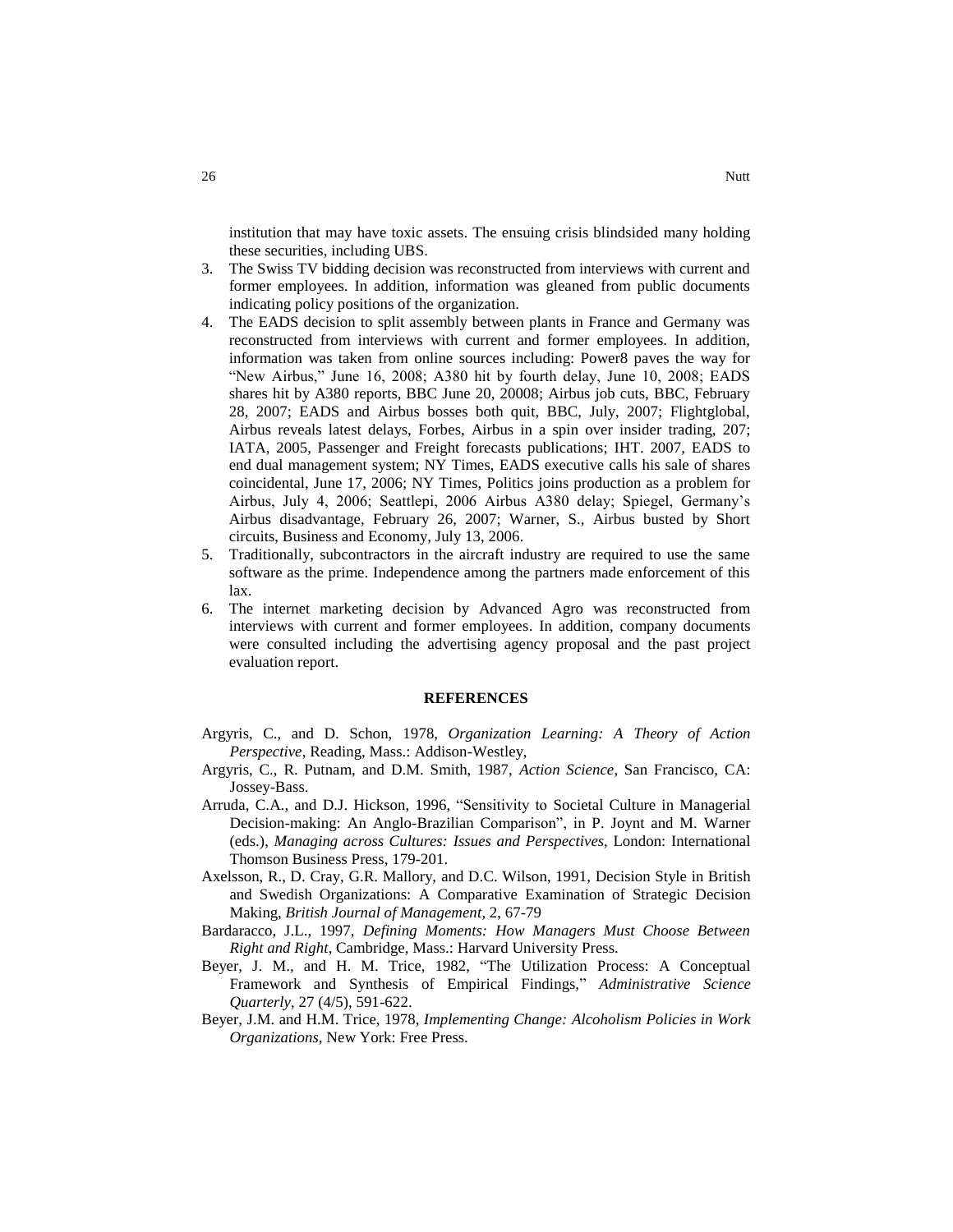- Bower, J., 1997, "Process Research on Strategic Decisions: A Personal Perspective". In V. Papadakis and P. Barwise (eds.), *Strategic Decisions* 17-33. Boston: Kluwer Academic Publishers.
- Brunsson, N., 1982, "The Irrationality of Action and Action Rationality: Decisions, Ideologies, and Organization Action," *Journal of Management Studies*, 19, 29-44.
- Carr, C., 1997, "Strategic Investment Decisions and Short-Termism: Germany versus Britain," in V. Papadakis and P. Barwise (Eds.), *Strategic Decisions,* 107-125. Boston: Kluwer Academic Publishers.
- Churchman, C.W., 1975, "Theories of Implementation," in R.L. Schultz and D.P. Slevin, *Implementing Operations Research/Management Science*, New York: Elsevier.
- Coch, L., and J.R. French, 1948, "Overcoming Resistance to Change," *Human Relations*, 1, 512-532.
- Cooperrider, D, and R. Srivastva, 1987, "Appreciative Inquiry in Organizational Life", *Research in Organizational Change and Development*, 1.
- Cray, D., G.B. Mallory, R.J. Butler, D.J. Hickson, and D.C. Wilson, 1988, "Sporadic, Fluid, and Constricted Processes: Three Types of Strategic Decisions in Organizations," *Journal of Management Studies*, 26 (1), 13-40.
- Cyert, R.M., and J.G. March, 1963, *A Behavioral Theory of the Firm*, Englewood Cliffs, NJ: Prentice-Hall.
- Dean, J., and M. Sharfman, 1996, "Does Decision-making Matter? A Study of Strategic Decision-making Effectiveness," *Academy of Management Journal*, 39(2), 368-396.
- Denhardt, J., 2000, *Business, Institutions, and Ethics*, Oxford: Oxford University Press.
- Downs, A., 1967, *Inside Bureaucracy*, Boston, MA: Little and Brown.
- Eisenhardt, K., 1989, "Making Fast Decisions in High Velocity Environments," *Academy of Management Journal*, 32, 543-576.
- Fredrickson, J.W., 1985, "Effects of Decision Motive and Organizational Performance on Strategic Decision Processes," *Academy of Management Journal*, 28, 821-843.
- French, J., and B. Raven, 1959, "The Bases of Social Power," in D. Cartwright (ed.), *Studies in Social Power*, Ann Arbor, MI: Institute for Social Research.
- Germunden, H., and J. Hauschildt, 1985, Number of Alternatives and Efficiency of Different Types of Management Decisions, *European Journal of Operational Research*, 22 (2), 178-190.
- Ginzberg, M., and R. Schultz, 1987, "Special Issues in Implementation," *Interfaces*, 17(3).
- Gioia, D., and H. Sims, 1986, *The Thinking Organization*, San Frisco, CA: Jossey-Bass.
- Hackman, L., 1990, *Groups the Work*, San Francisco, California: Jossey-Bass.
- Hall, P., 1984, *Great Planning Disasters*, Berkley, University of California Press.
- Hart, G., and A. Bogan, 1993, *The Baldrich Prize*, New York: McGraw-Hill.
- Hickson, D., R. Butler, D. Gray, G. Mallory, and D. Wilson, 1986. *Top Decisions: Strategic Decision-Making in Organizations*. San Francisco, CA: Jossey Bass.
- Hofstede, G., 1991, *Cultures and Organizations: Software of the Mind*, London: McGraw-Hill.
- Huysmans, J., 1970, *The Implementation of Operations Research*, New York: Wiley.
- Johnson, M., 1993, *Moral Imagination*, Chicago, University of Chicago Press.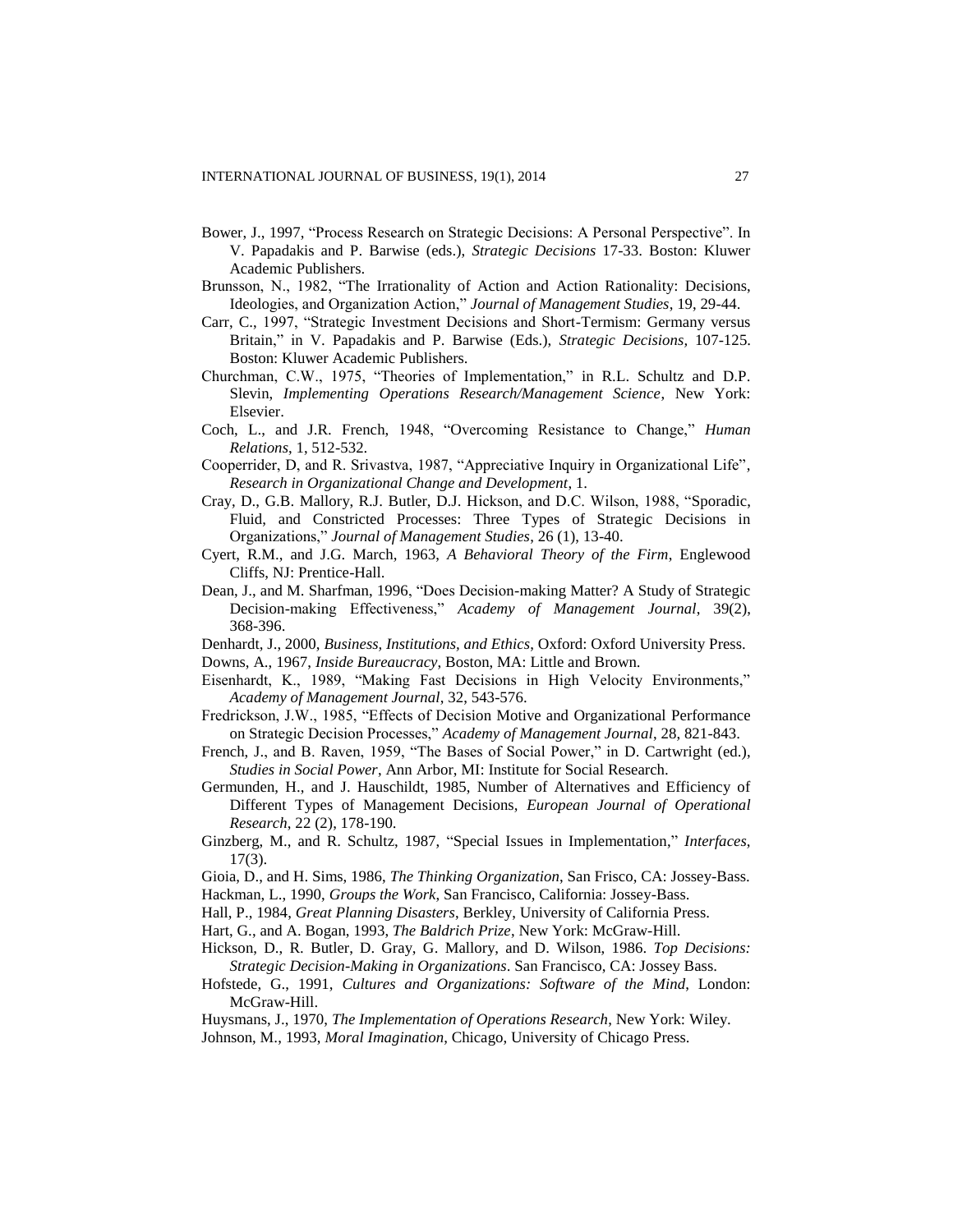- Kolb, D., 1983, "Problem Management: Learning from Experience," in S. Srivastra (ed.), *The Executive Mind*, San Francisco, CA: Jossey Bass, 109-143.
- Leavitt, H.L., 1987, *Corporate Pathfinders*, N.Y., Penguin.
- Locke, E.A., and G.P. Latham, 1990, *A Theory of Goal Setting and Task Performance*, Englewood Cliff, N.J.: Prentice Hall.
- Mallory, G.R., R.J. Butler, D. Cray, D.J. Hickson, and D.C. Wilson, 1983, Implanted decision-making: American Owned Firms in Britain. *Journal of Management Studies 20*, 2, 191-211.
- March, J., and H. Simon, 1958, *Organizations*, New York: McGraw-Hill.
- March, J.G., 1994, *A Primer on Decision Making: How Decisions Happen*, New York: Free Press.
- Martinsons, M.G., and R.M. Davison, 2007, "Strategic Decision Making and Support Systems: Comparing American, Japanese and Chinese management," *Decision Support Systems,* 43(1): 284-300.
- McKie, D., 1973, *A Sadly Mismanaged Affair: The Political History of the Third London Airport,* London: Croon Helm.
- Mintzberg, H., and F, Westley, 2001, "Decision-making: It's Not What You Think", *MIT Sloan Management Review,* 41, 3, 89-93
- Mintzberg, H., D. Raisinghani, and A. Theoret, 1976, "The Structure of Unstructured Decisions," *Administrative Science Quarterly*, 21 (2), 246-275.
- Nisbett, R., and L. Ross, 1989, *Human Inferences: Strategies and Shortcomings of Human Judgments*, New York: Wiley (revised edition).
- Nutt, P.C., and D.C. Wilson, 2010, *Handbook of Decision Making,* New York: Wiley.
- Nutt, P.C., 1979, "Calling Out and Calling Off the Dogs: Managerial Diagnosis in Organizations," *Academy of Management Review*, 4 (2), 203-214.
- Nutt, P.C., 1986, "Tactics of Implementation," *Academy of Management Journal*, 29 (2), 230-261.
- Nutt, P.C., 1989, *Making Tough Decisions*, San Francisco, CA: Jossey Bass.
- Nutt, P.C., 1993a, "Formulation Processes and Tactics," *Organization Science*, 4 (2), 226-251.
- Nutt, P.C., 1993b, "The Identification of Solution Ideas During Organizational Decision Making," *Management Science*, 39 (9), 1071-1085.
- Nutt, P.C., 1998a, "Evaluating Complex Strategic Choices," *Management Science*, 44 (8), 1148-1166.
- Nutt, P.C., 1998b, "Leverage, Resistance, and the Success of Implementation Approaches," *Journal of Management Studies*, 35 (2), 3-240.
- Nutt, P.C., 1999, "Surprising but True: Half of Organizational Decisions Fail", *Academy of Management Executive*, 13 (4), 75-90.
- Nutt, P.C., 2002, *Why Decisions Fail*, San Francisco, Calif.: Berrett-Koehler.
- Nutt, P.C., 2004, "Expanding Search during Strategic Decision Making," *Academy of Management Executive,* 18 (4), 13-28.
- Nutt, P.C., 2005, "Search and Decision Making", *European Journal of Operational Research*, 160(3), 851-876.
- Nutt, P.C., 2008, "Investigating the Success of Decision Making Processes", *Journal of Management Studies*, 45, (2), 425-455.
- Nutt, P.C., 2010a, "Building an Action-theory of Decision making", in P.C. Nutt and D.C. Wilson (eds.), *Handbook of Decision Making*, New York: Wiley.